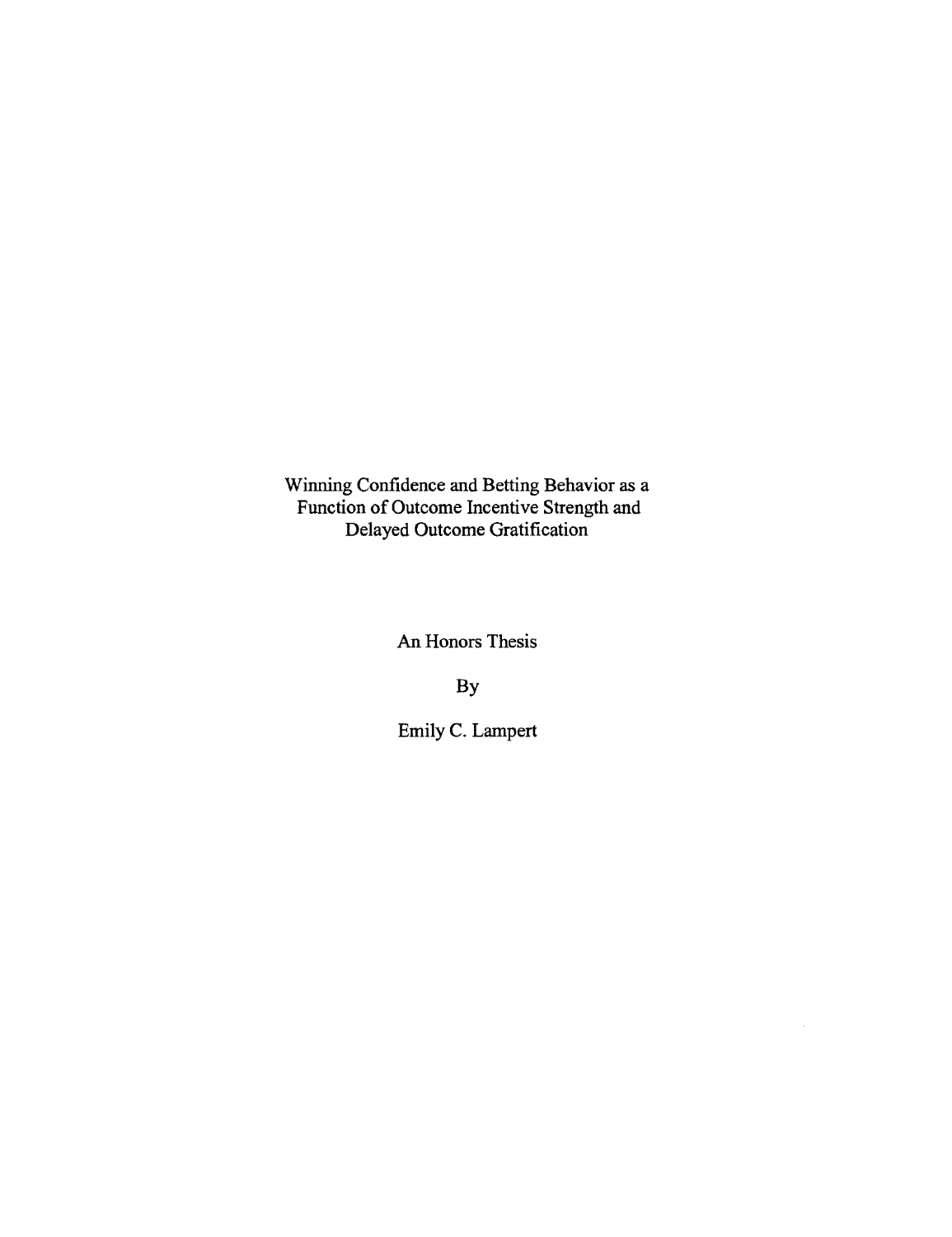Winning Confidence and Betting Behavior as a Function of Outcome Incentive Strength and Delayed Outcome Gratification

An Honors Thesis (HONRS 499)

By

Emily C. Lampert

Thesis Advisor

Dr. Paul M. Biner

al m. (

Ball State University

Muncie, Indiana

April, 2004

Expected Date of Graduation

May 2004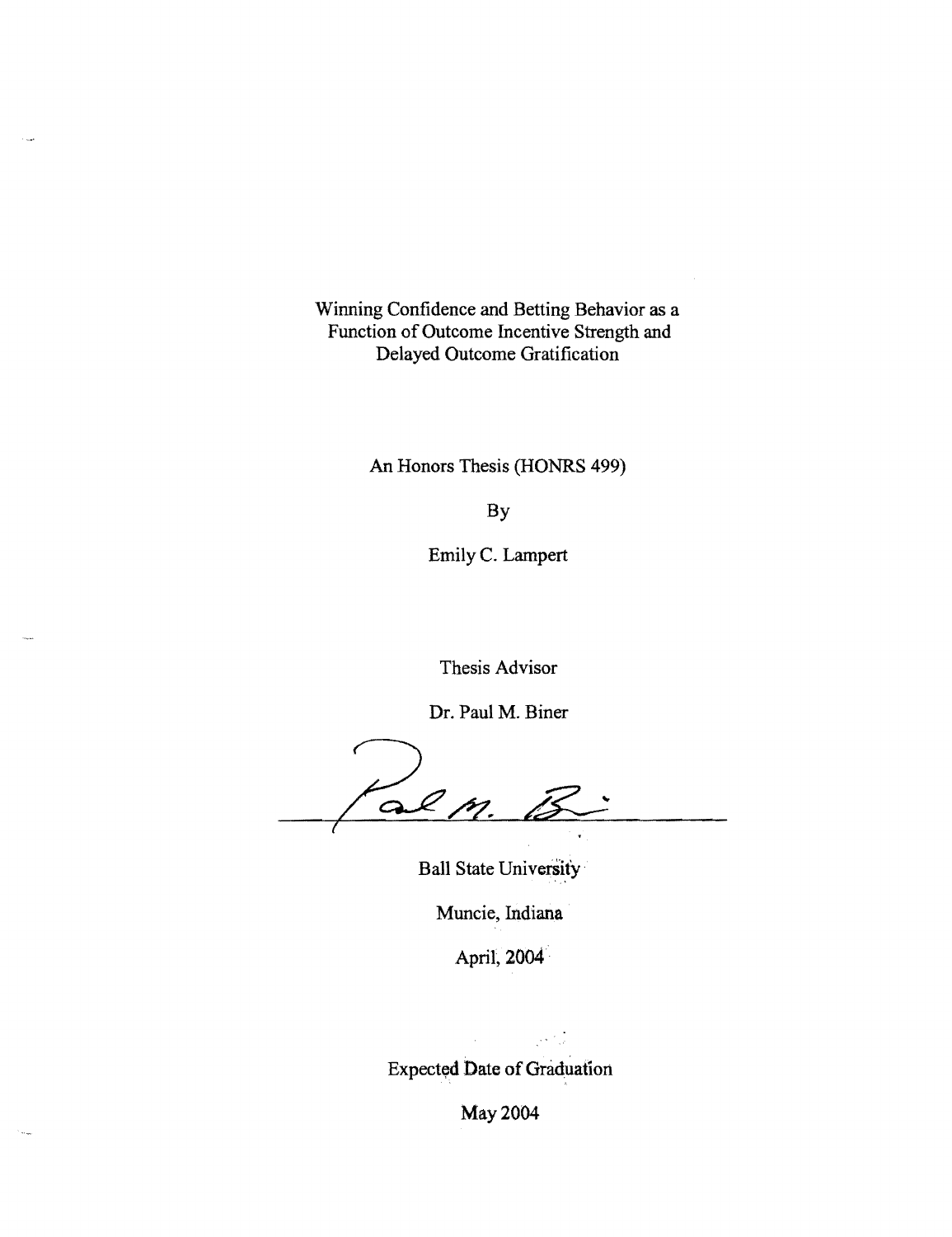$\Im p$ Call 1 *i*  -24  $\mathbb{K} \mathbb{C} \mathbb{O} \mathbb{A}$ ,J *r--* . ,

Confidence and Betting 2

# Abstract

A laboratory experiment was conducted in order to test the hypotheses that outcome incentive strength and payoff timing influence winning confidence and betting behavior in randomlydetermined events. Specifically, subjects' confidence perceptions were predicted to increase as a direct function of outcome value, and wagering behavior expected to decrease as a direct function of outcome value, but only when winning the game results in immediate payoff. In the experiment, subjects competed against the experimenter for either a high or low-value outcome in a purely chance-based game. Using analyses of variance, marginally significant results were found for both subjects' appraisals of confidence and their betting behavior.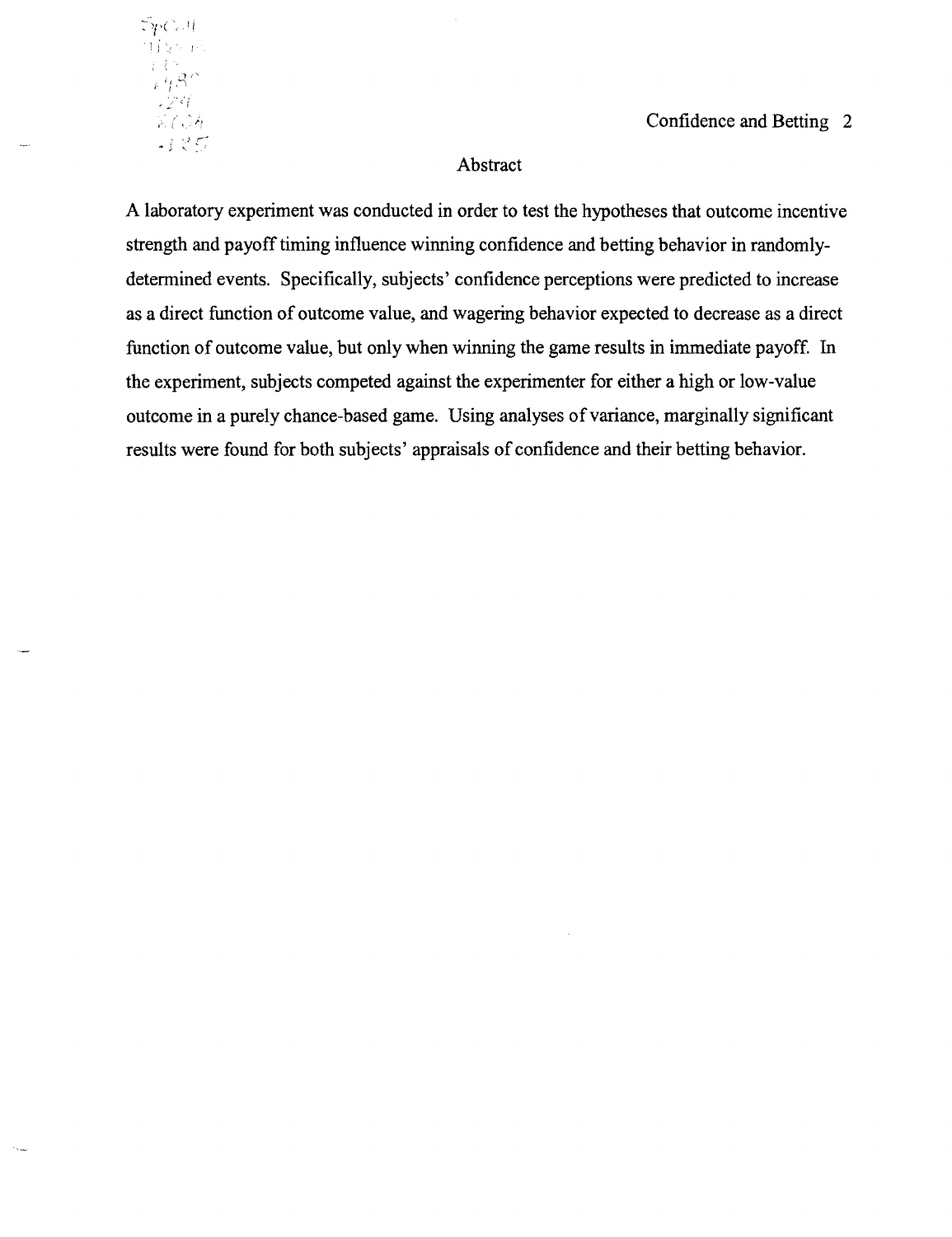### Acknowledgements

I want to express my forever thanks to Dr. Paul Biner. He has played many roles in my life in the last three years including advisor, mentor, and professor. He has guided me through academically; especially through this thesis process, helping me conduct, as well as write up the research for this report. He has also been instrumental in life decisions I have made involving graduate school, the internship process, and career paths. His encouragement and support has helped me survive a lot of hard work and difficult decisions. He has gone above and beyond what is required and I greatly appreciate all that he has done for me. Thanks Dr. B!

I also want to thank Danielle Rain who was my research partner for this study. She was critical in helping me organize and conduct this experiment. Thanks for all your hard work Danielle!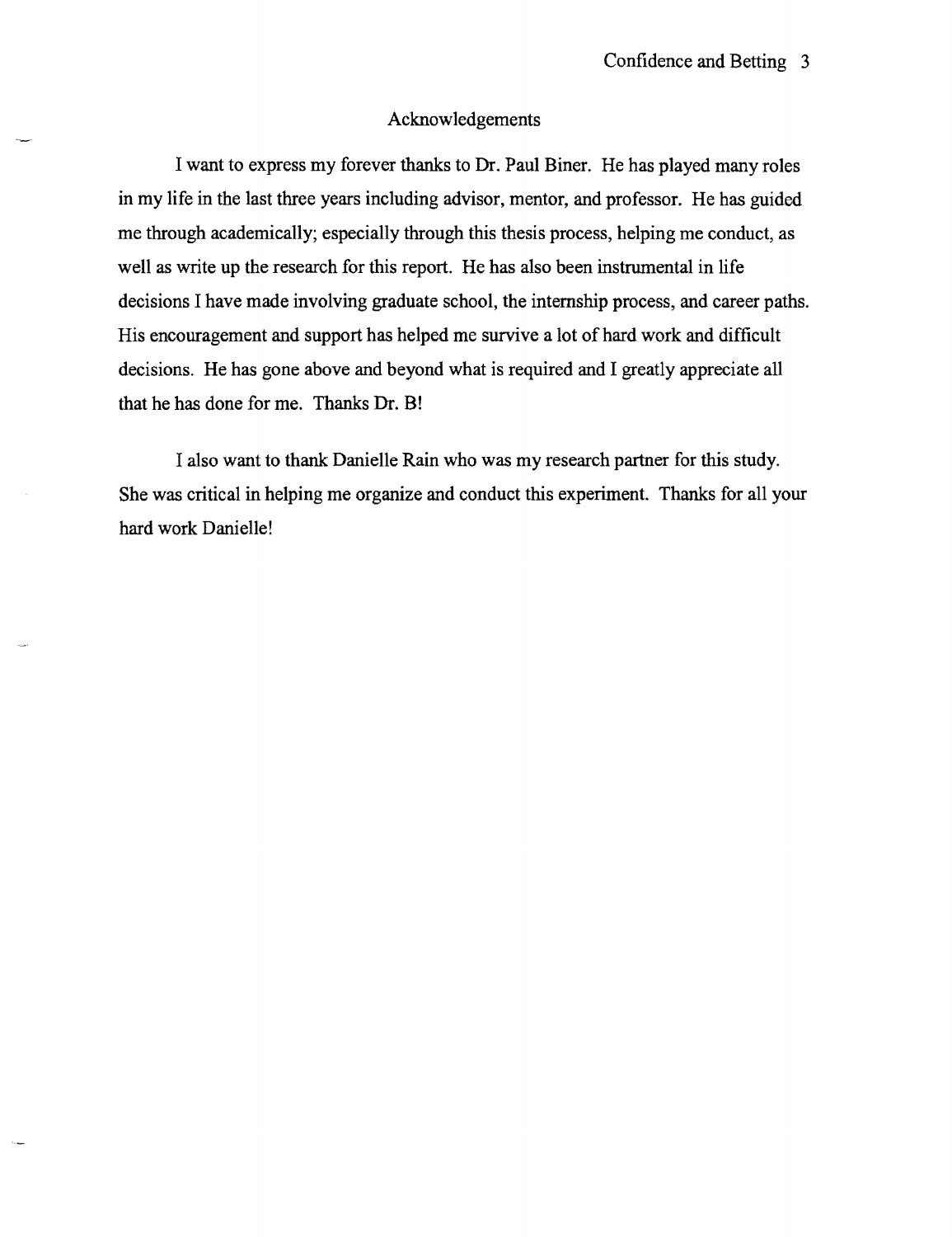# Winning Confidence and Betting Behavior as a Function of Outcome Incentive Strength and Delayed Outcome Gratification

Many people, while playing purely chance-based games, often exhibit behaviors implying that they think they can control the outcomes of the game. For example, some gamblers believe that how they pull the handle on the slot machine affects their chances of winning and some lottery ticket purchasers have a "system" for picking their numbers. Numerous studies conducted over the last several decades do indeed show, under certain conditions, that people overestimate the amount of control they have over randomlydetermined situations or events (Fiske & Taylor, 1984; Nisbett & Ross, 1980; Taylor & Brown, 1988).

Langer and colleagues developed the idea of the "illusion of control" (Langer, 1975; Langer & Roth,  $1975$ ) – the tendency to be overconfident in one's ability to attain randomlybased outcomes. The illusion occurs when factors typically found in skill-determined tasks or events (e.g., competition) are introduced into situations that are purely chance-based. In these cases, individuals may adopt skill orientations (i.e., they tend to believe that some skill is involved in performing the event), and begin to believe that they have more control over their success in attaining an outcome. Several researchers have supported Langer's theory by showing that aspects of skill-related situations such as choice, task familiarity, stimulus familiarity, competition, and active involvement can induce the illusion of control when they are introduced into purely chanced-based tasks (Bouts & Van Avermaet, 1992; Burger, 1986; Dunn & Wilson, 1990; Dykstra & Dollinger, 1990; Fleming & Darley, 1990; Gilovich & Douglas, 1986; Griffiths, 1990; Langer, 1975, Experiments 1-5; Langer & Roth, 1975).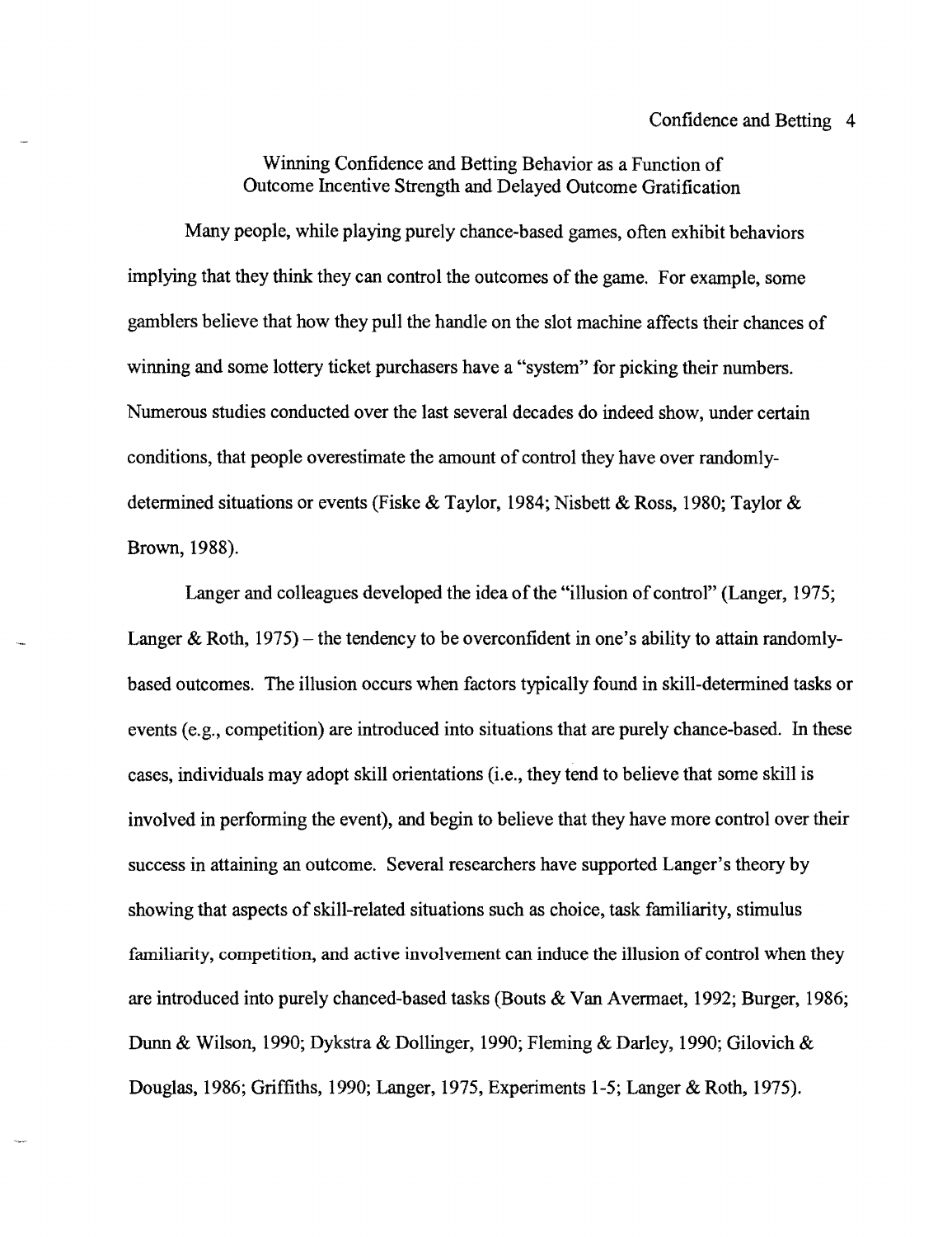Data from three investigations have implicated an additional factor inducing the illusion of control. This additional determinant is an individual's need for the chance-based outcome (Biner, Angle, Park, Mellinger, & Barber, 1995, Studies 1 and 2; Biner & Hua, 1995). The results of these studies show that one's confidence in winning a randomlydetermined outcome is a positive function of a person's need for that outcome. In a study conducted by Biner and Hua (1995), food-deprived (high-need) and food-satiated (low-need) subjects were given the opportunity to win a hamburger in a purely chance-based carddrawing task. Also, some subjects were given relatively good odds of winning (high instrumentality) whereas others were given poor odds (low instrumentality). The results of this experiment showed that, overall, subjects in the high-need condition believed they had a better chance of winning the hamburger than subjects in the low-need condition. That is, regardless of the odds, subjects' need positively affected their beliefs that they would win the incentive. Importantly, Biner and colleagues were able to replicate and extend this finding in a similar study which also involved a card-drawing game and a food incentive outcome (Biner et aI., 1995, Study 1). In this experiment, high-need subjects not only reported more confidence in attaining a random-based positive incentive, but also a strong belief that more skill was involved in the card-drawing game, relative to low-need subjects.

Although the results of Study 1 of Biner et al. (1995) provided insight into the need state/illusion of control relationship, a second study was conducted in order to (a) replicate the findings of Study 1 using a different operational definition of need and (b) test the notion that skill perceptions mediate the relationship between need and confidence in winning. This study was also conducted in order to test their theorizing in the field. The researchers here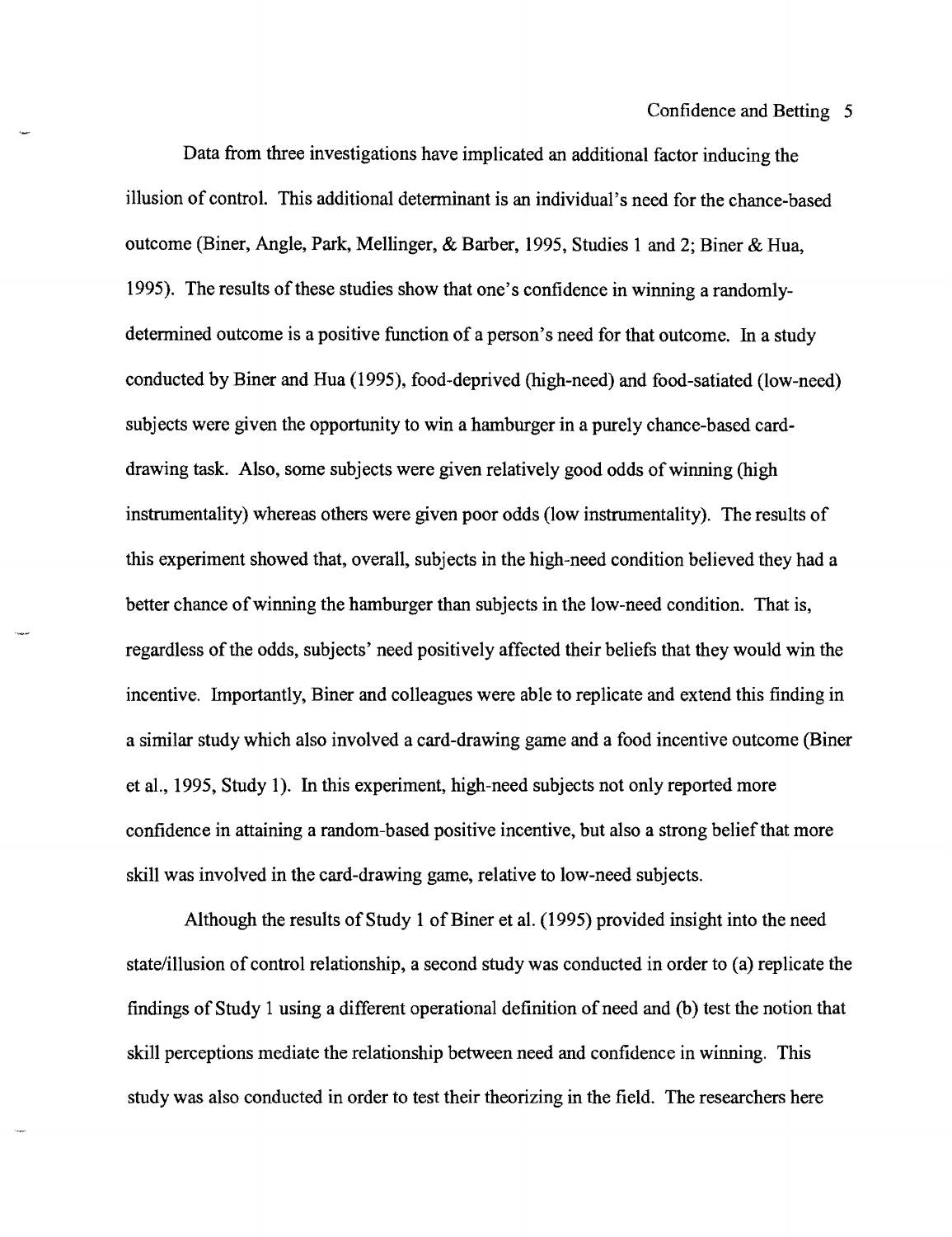asked state lottery players to rate their confidence in winning the lottery as well as the degree of skill they thought was involved in playing the game (i.e., picking six numbers between I and 44). Since the incentive was money, outcome need was operationally defined in terms of subjects' personal income. That is, individuals with lower incomes were presumed to have a higher need to win the lottery than those with higher incomes. The results were consistent with previous data in that subjects in high need (low-income) had more confidence that they would win something in the lottery and that more skill was involved in playing the game, than low need (high-income) subjects. Moreover, when skill ratings were controlled for in the analyses, need (income) had no affect on ratings of winning confidence. Therefore, it appears that the need for a purely chance-based outcome inflates perceptions ofthe degree of skill involved in attaining that outcome, and these enhanced skill perceptions, in turn, induce the illusion of control (i.e., inflated winning confidence perceptions).

Two more recent investigations have focused on the effects of (a) aversive outcomes and (b) the failure to attain chance-based outcomes. In the first of these studies, Biner, Goforth, and VoId (2004) examined the effects of the need to avoid a randomly-determined unpleasant outcome. To do this, subjects were given the opportunity to avoid having their hand and forearm submersed in a tub of either 39-degree ice-cold water (high-need) or 68 degree cold tap water (low-need) for five minutes by randomly drawing a specified card from a deck often playing cards. Subjects were given a IS-second trial version ofthe water submersion outcome, and subsequently asked to rate their perceptions of the unpleasantness of the aversive outcome, their confidence in winning the game, and the degree of skill involved in playing the game. The results of this study paralleled the data from studies employing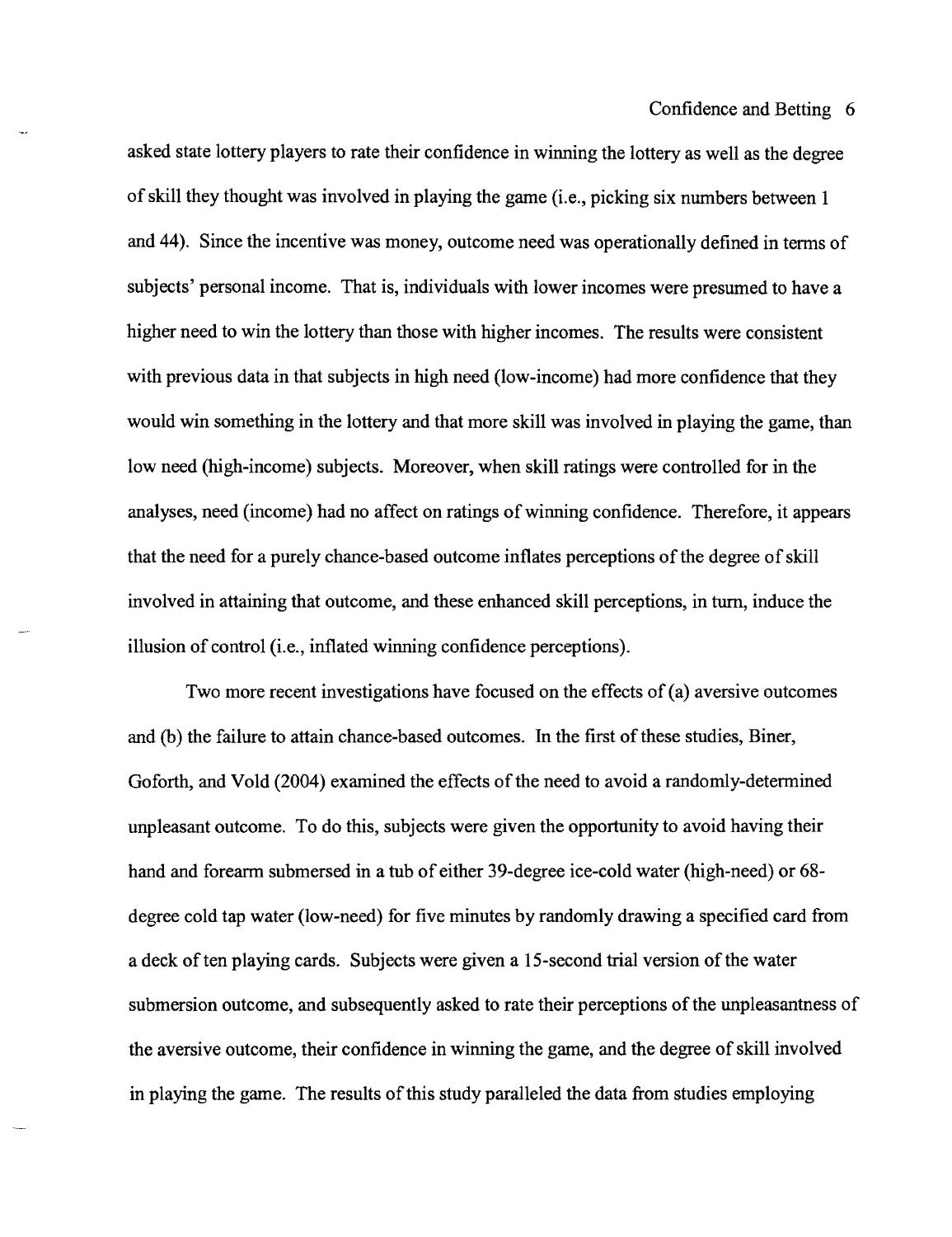appetitive randomly-determined positive outcomes. That is, the results supported the notion that the need to avoid an aversive outcome has a direct, positive impact on illusory control.

In the second study, Biner, Raines, & Czyszczon (2004) examined the effects of outcome value on illusory control before and after a failure-to-win experience. Subjects in this experiment were given two opportunities (i.e., rounds) to win either \$1.00 (low outcome value) or \$10.00 (high outcome value) by randomly drawing a specified card from a deck of ten playing cards. Subjects were asked to rate the attractiveness of the monetary incentive and their level of confidence in winning (pre-failure condition) prior to the first round. The first round then commenced and subjects blindly selected a card. After losing this round, they were again asked to rate their confidence in winning the second round (post-failure condition) of the game. The second round, identical to the first, then commenced. Again, the results of this study were consistent with the previous relevant studies in that outcome value had a positive impact on subjects' confidence in winning a purely chance-based card-drawing game. Moreover, the results suggest that the failure to attain a high-value outcome actually leads to enhanced perceptions of winning confidence for the second round.

More recently, Thompson and colleagues (2002) advanced a cognitive (as opposed to motivational) explanation for the illusion of control. This explanation can be used to understand how motives regarding control affect subjects' control judgments. They identified several factors (i.e., mood, need, and skill-related factors) that may affect the induction of the illusion of control. They subsequently proposed an explanation for these effects: that people use a control heuristic to judge their influence over obtaining an outcome. The control heuristic involves assessing the desire to obtain the outcome and the degree of connection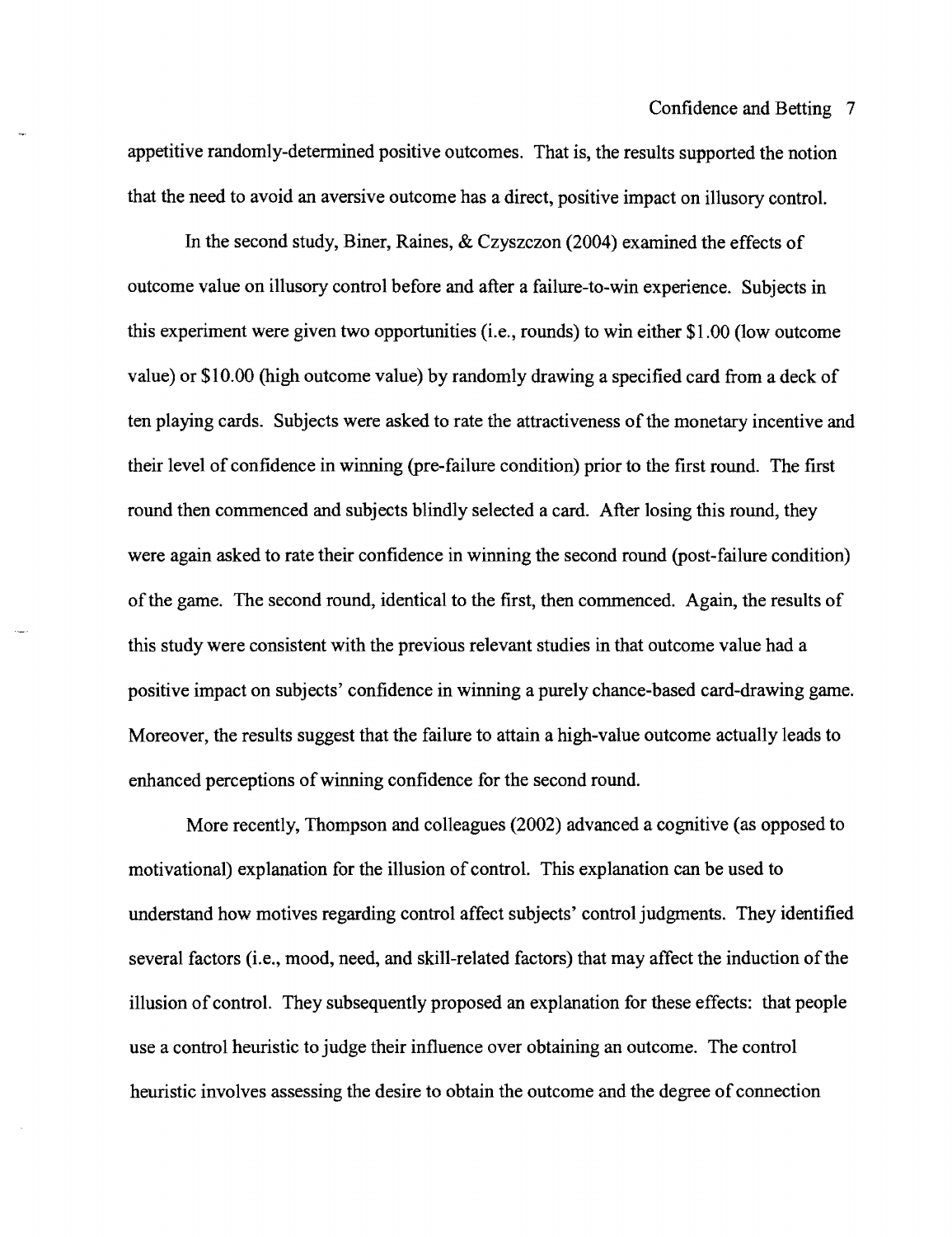between one's action and the outcome. The degree of connection can be a temporal, shared meaning, or predictive association. Importantly, for the present study, this means that the impact of outcome value on illusory control should be moderated by the strength of the temporal connection between the action and receiving the outcome incentive.

#### Method

The present experiment was designed to test the effects of outcome value and temporal contiguity on confidence-in-winning perceptions and wagering behavior in a gambling-like experimental situation. Employing a 2 x 2 between-subjects factorial design, subjects were given the opportunity to receive a cash incentive by winning a wagering-based card game against the experimenter. The cash incentive for winning for some of the subjects was 50 cents whereas for the others it was \$5.00. Temporal contiguity was operationalized in terms of the timing of the payoff for winning. As such, some subjects were led to believe that they would receive the money immediately upon winning whereas the others believed that they would have to wait until the next day to receive the money upon winning. This study was designed to test the interactive effects of outcome value (low vs. high) and payoff timing (immediate vs. delayed) on illusory control (as measured by winning confidence and wagering behavior). Specifically, the impact of outcome value on illusory control should be moderated by the strength of the temporal connection between the action (i.e., betting) and receiving the outcome incentive. That is, confidence perceptions are expected to *increase* as a direct function of outcome value, and wagering behavior is expected to *decrease* as a direct function of outcome value, but only when winning results in immediate payoff.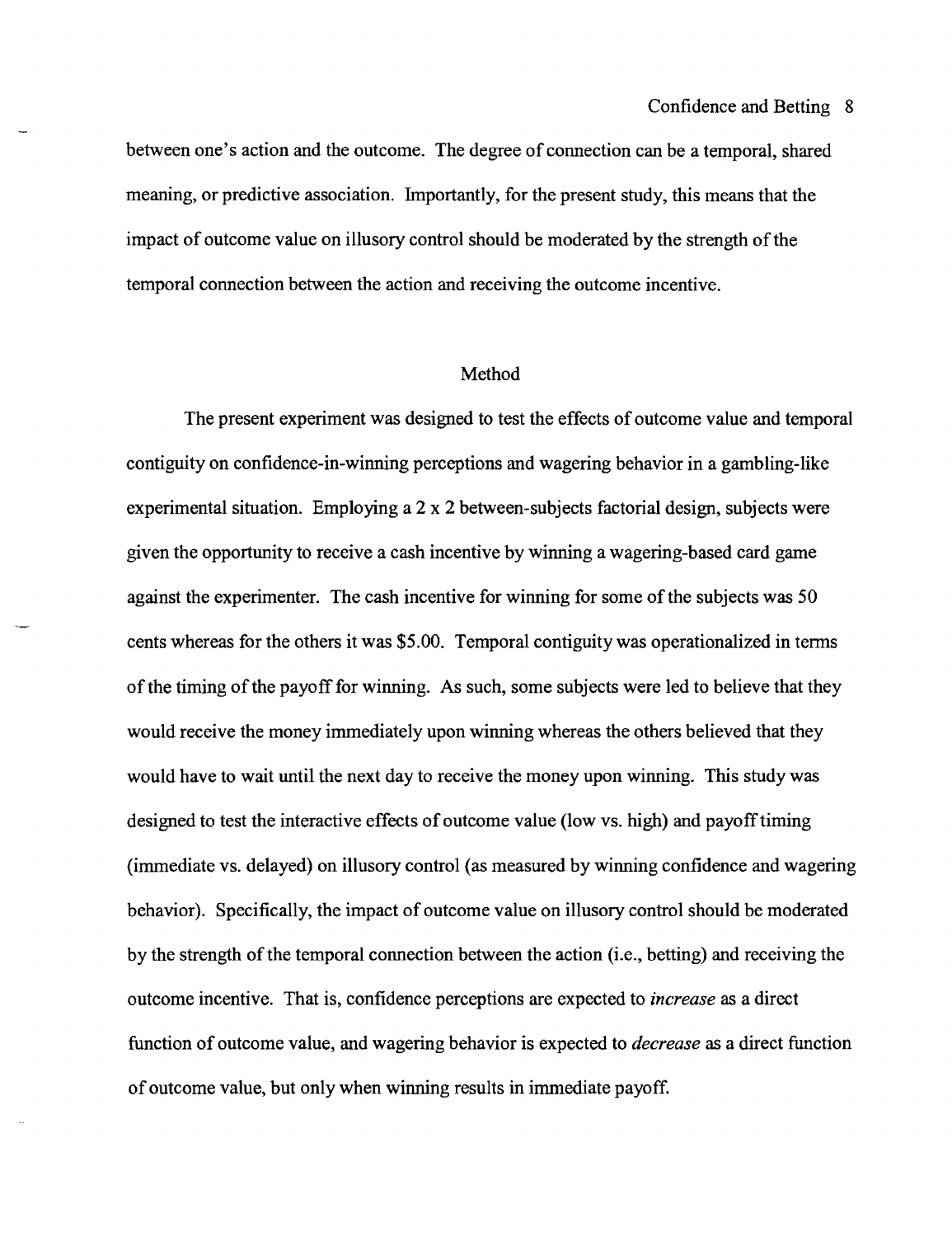#### Subjects

Forty-eight female and 28 male undergraduates enrolled in Introductory Psychology courses at a large Midwestern university participated in the study as subjects. Participation in psychological experiments was one of several options from which these students could choose to fulfill course requirements.

#### Procedure

Subjects were greeted by a female experimenter and led to a small room. They were told to have a seat at a standard-size card table and begin reading the experimental materials on the table. After explaining that she would be back "in a few minutes," the experimenter left the room. On the table at which subjects were seated was a full deck of standard playing cards, two stacks of five clay poker chips, a container of additional poker chips, and an experimental booklet (see Appendix A). The first page of the booklet consisted of a standard informed consent statement. Subjects were instructed to read the statement and sign it if choosing to participate in the study. The second page outlined instructions regarding the experimental procedure, and the last page consisted of a brief questionnaire. In addition, for half of the subjects, a small manila envelope containing a cash outcome was prominently placed on the table.

After subjects signed the informed consent agreeing to take part in the experiment, the next page in the booklet outlined the procedural instructions. Subjects read that they would be playing a wagering-based card game against the experimenter when she returned. The game would consist of playing two rounds of a "high-card wins" game similar to the card game of "War." Subjects learned that the two stacks of five chips was theirs to bet, one stack for each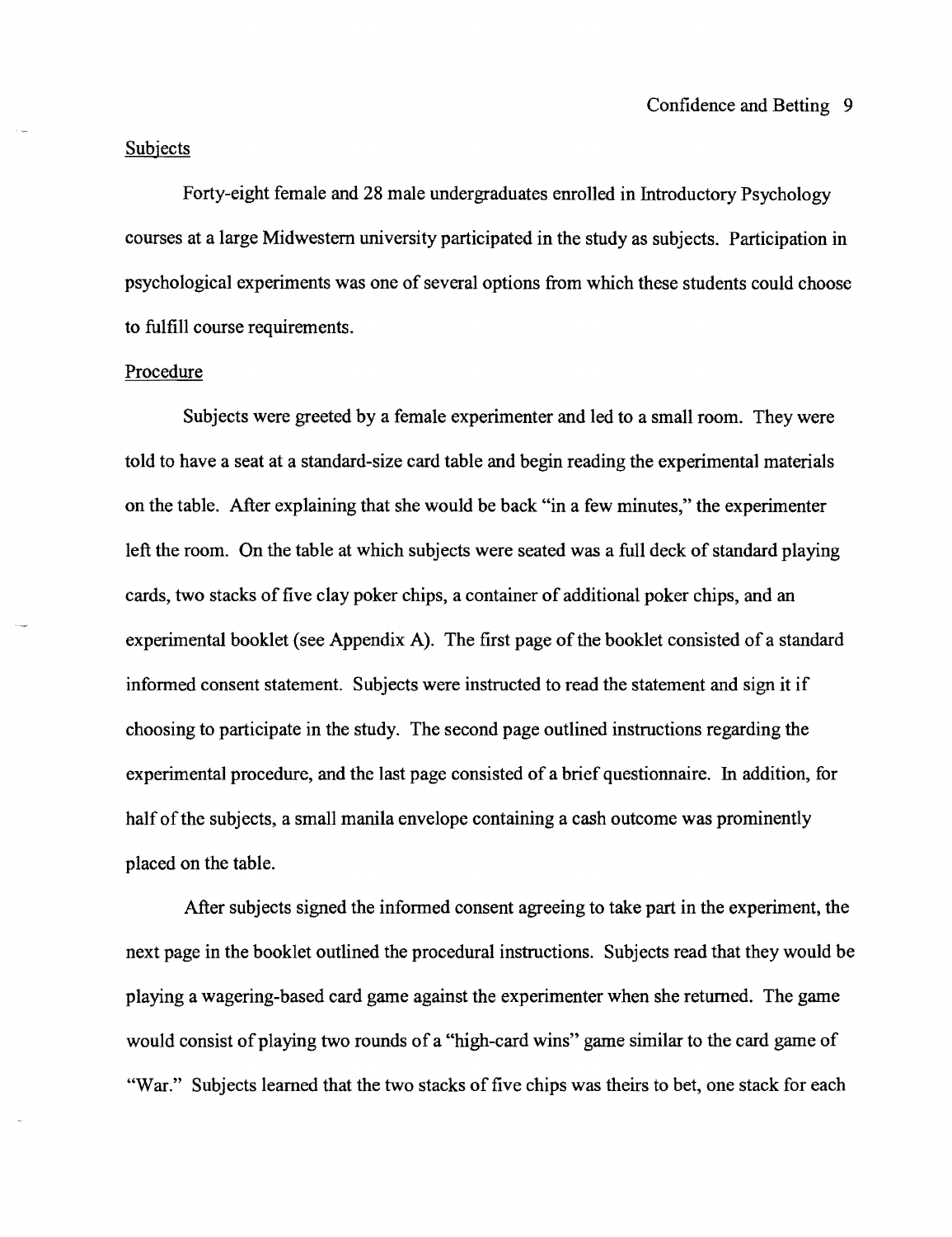round, and that they could wager none, some, or all of the five chips in a given round. Subjects were further instructed that bets would be placed before any cards were dealt. Also, it was explained that the game was "a little different than traditional card games of this type" in that neither the subject nor the experimenter would be able to look at the dealt cards until the two rounds of betting and dealing were completed. This was done to ensure that subjects' potential feelings of success and/or failure would not affect their betting behavior.

It was further explained that the person receiving the high card (with aces being high) in a round would win the entirety of his/her wagered amount for that round, and that the person receiving the low card in a round would lose the entirety of the amount wagered for that round. In the case of a tie, where the subject and the experimenter are dealt cards of the same value, the wagered amount would be returned. Importantly, subjects then learned that if, across the two rounds, the total number of chips they had acquired exceeded ten (the number of chips they started with [5 chips x 2 rounds]), they would win a cash prize. However, if the total number of chips they had acquired was equal to or less than ten, they would receive nothing. *Outcome value* was manipulated by telling subjects that if they won the wagering game, they would receive either 50 cents *(low-outcome-value condition)* or \$5.00 *(highoutcome-value condition).* 

Finally, *payoff timing* was manipulated by explaining to subjects *when* they would receive the cash outcome if winning the wagering game. For subjects randomly assigned to the *immediate-payoff condition,* the instructions read:

Also, you should be aware that university regulations now allow us to disburse money directly to research participants. Therefore, *should you win,* you will receive the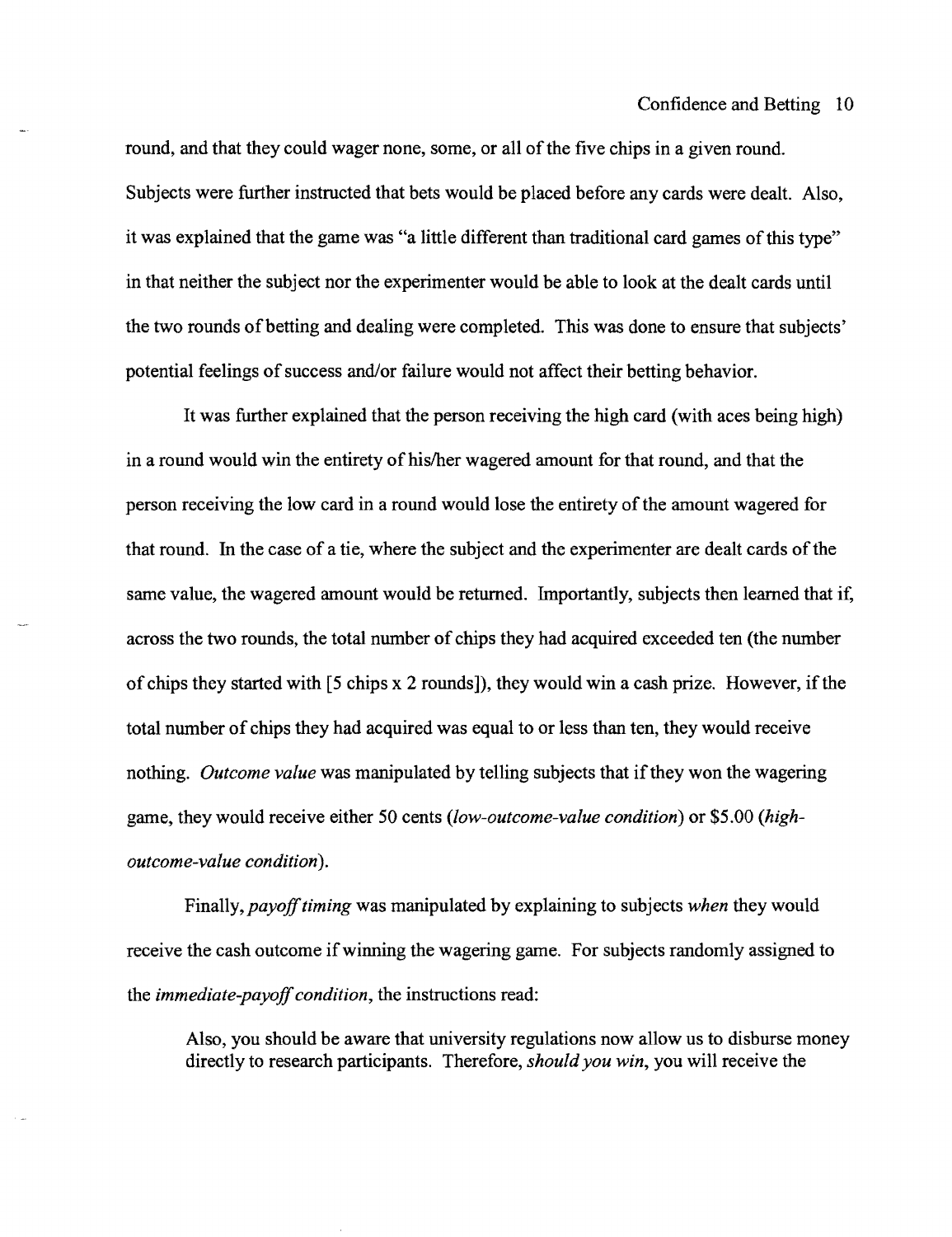monetary prize immediately. It is enclosed in the envelope on the table. Please inspect the contents of the envelope now, but please do not remove the money.

For subjects in this condition, the manila envelope previously placed on the table by the experimenter contained either 50 cents (i.e., two U.S. quarters) or \$5.00 (i.e., a single U.S. five-dollar bill). To ensure that the experimenter was blind to this manipulation, a "bubbletype" manila envelope was used to prevent tactile identification of the envelope's contents. For subjects randomly assigned to the *delayed-payoff condition,* the section read as follows:

Also, you should be aware that university regulations prevent us from disbursing money directly to research participants. Therefore, *should you win,* you must wait until tomorrow to receive the monetary prize (we will tell you where and when you can pick it up once the procedure is completed).

For these subjects, manila envelopes were not employed.

Upon continuing on to the next page of the experimental booklet, subjects found a brief questionnaire. Specifically, subjects were asked to answer three questions by circling numbers on nine-point Likert-type scales. The first question read, "For you personally, how attractive is the money offered for winning the wagering game?" (where  $1 =$  "not at all attractive" and  $9 =$  "extremely attractive"). The second question read, "How confident are you that you will win the game and get the cash reward?" (where  $1 =$  "not at all confident" and  $9$  = "extremely confident"). The third question read, "To what extent do you consider yourself a lucky person?" (where  $1 =$  "not at all lucky" and  $9 =$  "extremely lucky"). After completing the questionnaire, subjects waited for the experimenter to return.

After five minutes, the experimenter returned to the room where the game was to ostensibly start. She seated herself at the card table in an empty chair across from the subject. The experimenter first asked the subject if they understood the procedure. If they responded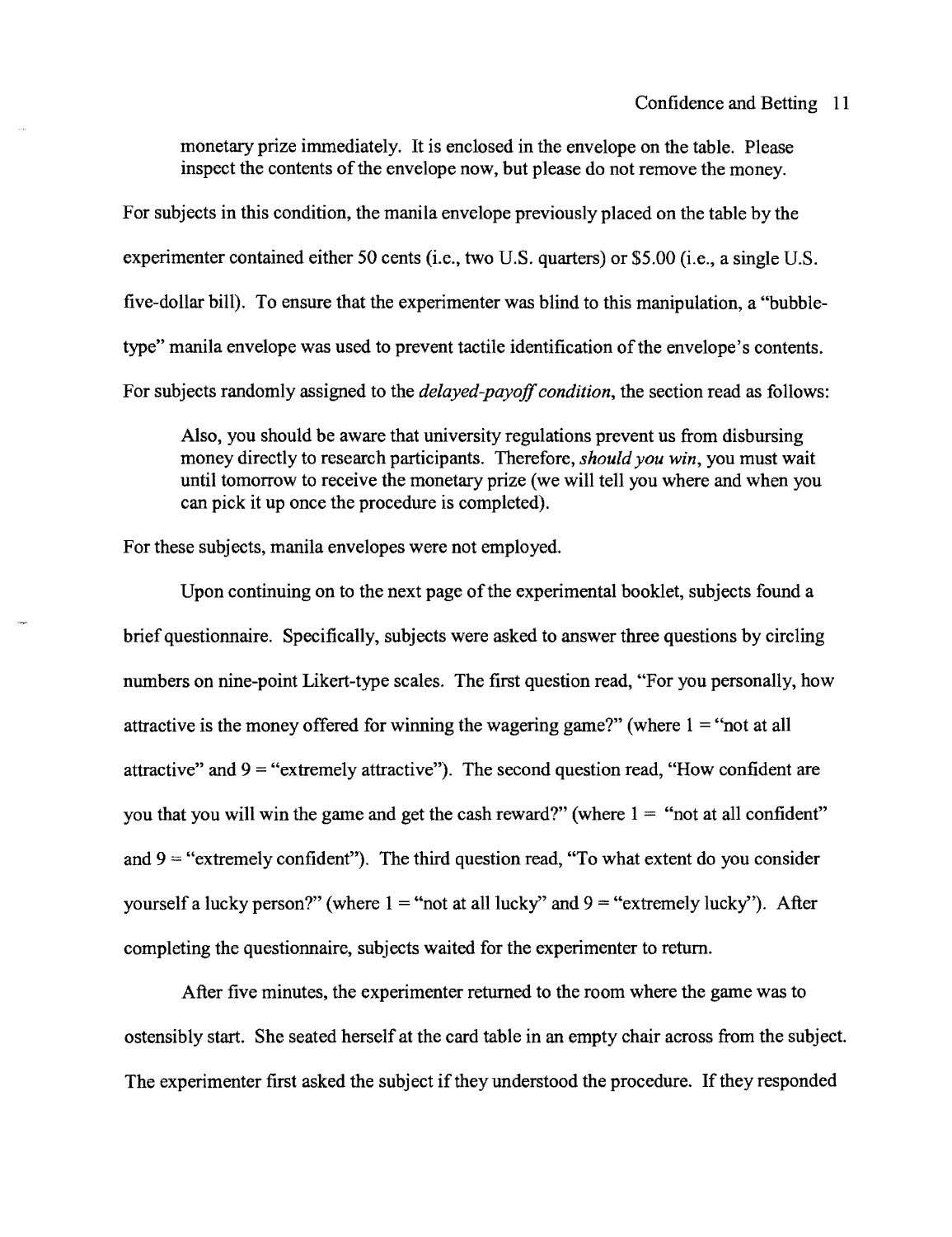to the affirmative, the game began. If not, subjects' questions were answered to their satisfaction, and then the game began. The experimenter opened the deck of cards and allowed the subjects to inspect them if they wished. The experimenter then shuffled the cards three times and requested that the subject "cut" the deck. Subjects were then told that the game would begin and that they should "push forward" the number of chips they wanted to bet for the first round. Once the bet was "made," the experimenter dealt a card, face-down, to the subject and then to herself. The game continued in the same manner for the second round. The cards remained face-down until the two rounds were completed. Finally, all cards were then turned over and the wagered amounts for each round were awarded or subtracted.

At this point the experiment was ended, and all subjects were paid the amount promised for winning regardless of the number of chips that they had acquired or their payoff timing condition. Subjects were debriefed and any questions regarding the experiment's procedure or its theoretical nature were answered by the experimenter. Before leaving, the experimenter emphasized to the subjects the importance of keeping the study's nature confidential especially when interacting with other students currently enrolled in Introductory Psychology courses. Subjects were then thanked and dismissed.

#### Results

#### Manipulation Check

A two-way between-subjects analysis of variance (outcome value [low vs. high] x payoff timing [immediate vs. delay]) performed on subjects' ratings of attractiveness of the outcome incentive indicated that outcome value was successfully manipulated. That is,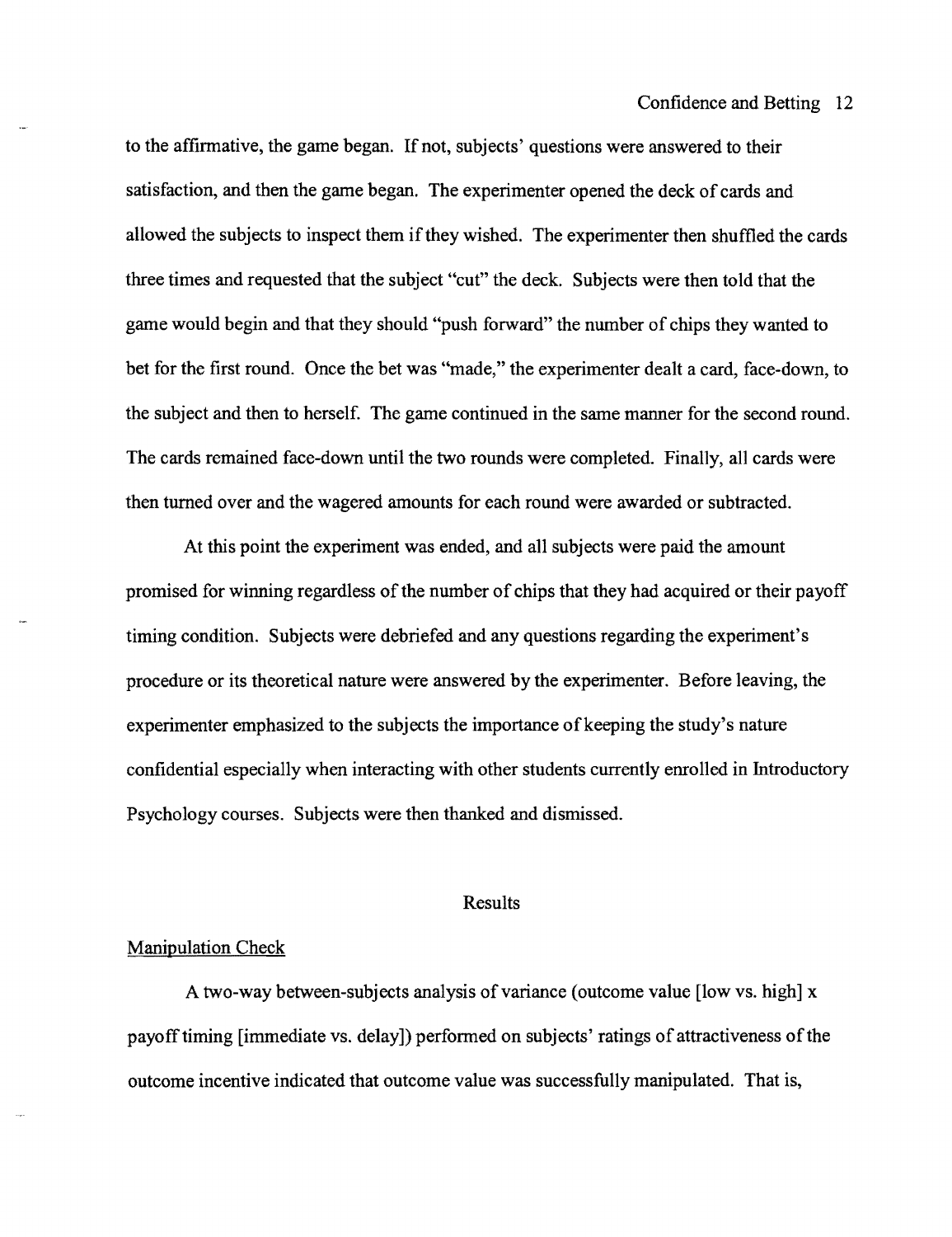subjects given the opportunity to win \$5.00 thought the outcome was far more attractive than subjects given the opportunity to win 50 cents, regardless of the timing of potential payoff,  $F(1, 72) = 26.89$ , p<.001. Mean ratings of outcome attractiveness are displayed in Table 1.

Insert Table 1 about here

### Appraisals of Confidence

Subjects' ratings of confidence in winning the card game also were analyzed employing a two-way between-subjects analysis of variance. This analysis of subjects' ratings of winning confidence produced a marginally significant main effect for the outcome value manipulation (F(1, 72) = 1.79, p< 2) such that winning confidence decreased as a function of outcome value. That is, subjects given the chance to win \$5.00 reported being less confident than those given the chance to win 50 cents (see Table 1). No other effects were found.

### Wagering Behavior

Comparable analyses of variance were performed on the raw number of chips subjects wagered in Round 1, Round 2, and across the two rounds (Total). In partial support of my hypotheses, a marginally significant main effect was found for the outcome value manipulation on the Round 1 wagering measure,  $F(1,72) = 2.73$ , p<1. As the condition means displayed in Table 1 show, subjects in the high value condition (\$5.00) were more conservative in their wagering (i.e., they bet fewer chips) in Round 1 than subjects in the low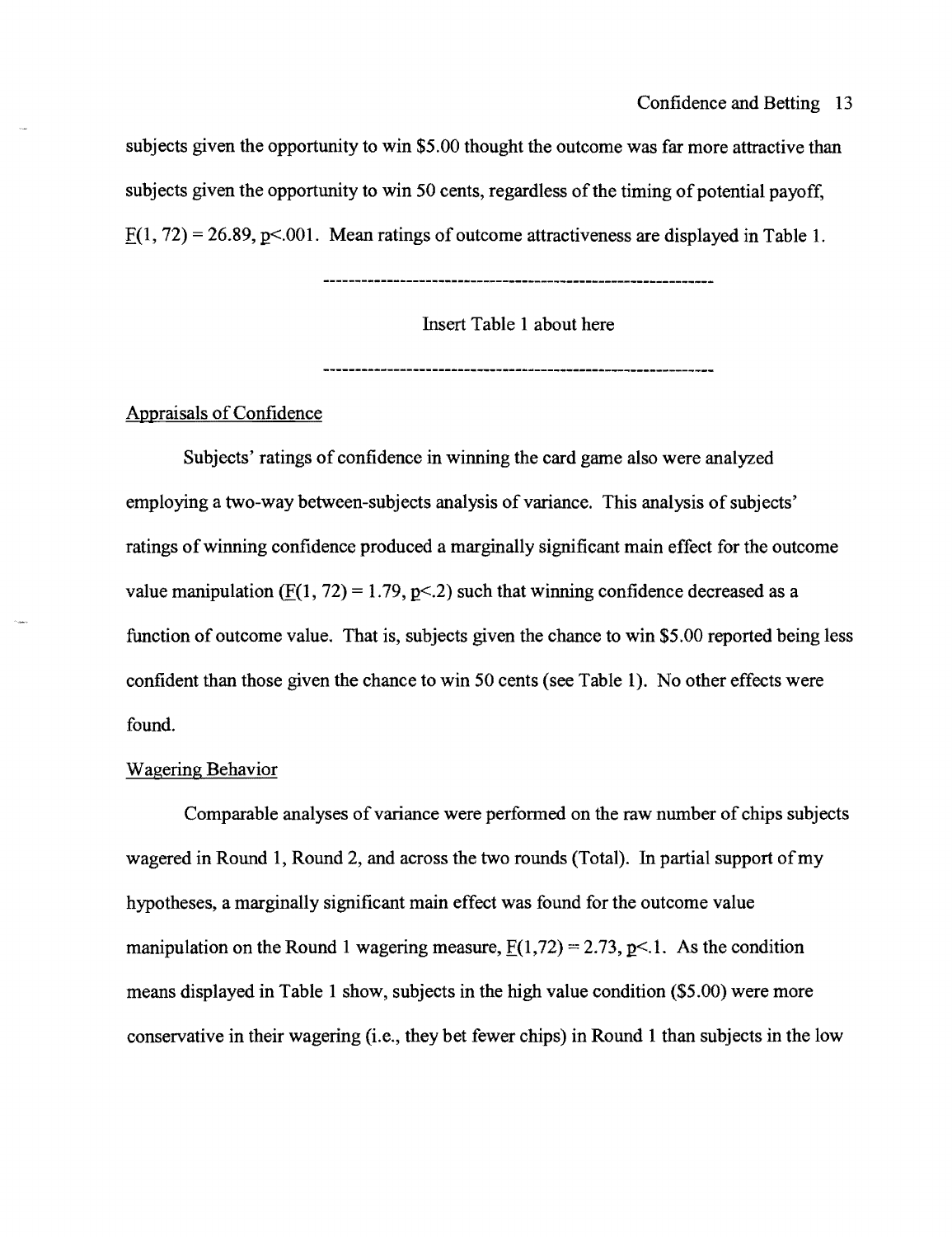value condition (50 cents). Main and interaction effects for the Round 2 and Total measures failed to reach acceptable levels of statistical significance.

### Discussion

The results of the present study provide additional supporting evidence for the notion that need state influences the illusion of control. An enhanced need for situational control has been purported to be the underlying mechanism responsible for the impact of highly-valued outcomes on illusory control. For this experiment, confidence perceptions were expected to *increase* as a direct function of outcome value, and wagering behavior is expected to *decrease*  as a direct function of outcome value, but only when winning results in immediate payoff.

The wagering data here would indicate that the need for control manifests itself in more conservative wagering behavior. Subjects in the high-value condition bet less than those in the low-value condition. However, my hypotheses were only partially supported in that the findings for the confidence ratings were the reverse of what was expected. Subjects' confidence perceptions ended up *decreasing* as a direct function of outcome value. Specifically, when subjects were given the opportunity to win \$5.00, they were less confident that they would win the game than if given the opportunity to win 50 cents. There are several possible reasons for this effect. First, the second question on the questionnaire that subjects were asked to complete before the game presented an unintended "dual" inquiry. That is, it asked: "How confident are you that you will win the game and get the cash reward?" The wording of the question could have confused at least some subjects because, in essence, *two*  questions were asked: "How confident are you that you will win the game?" and "How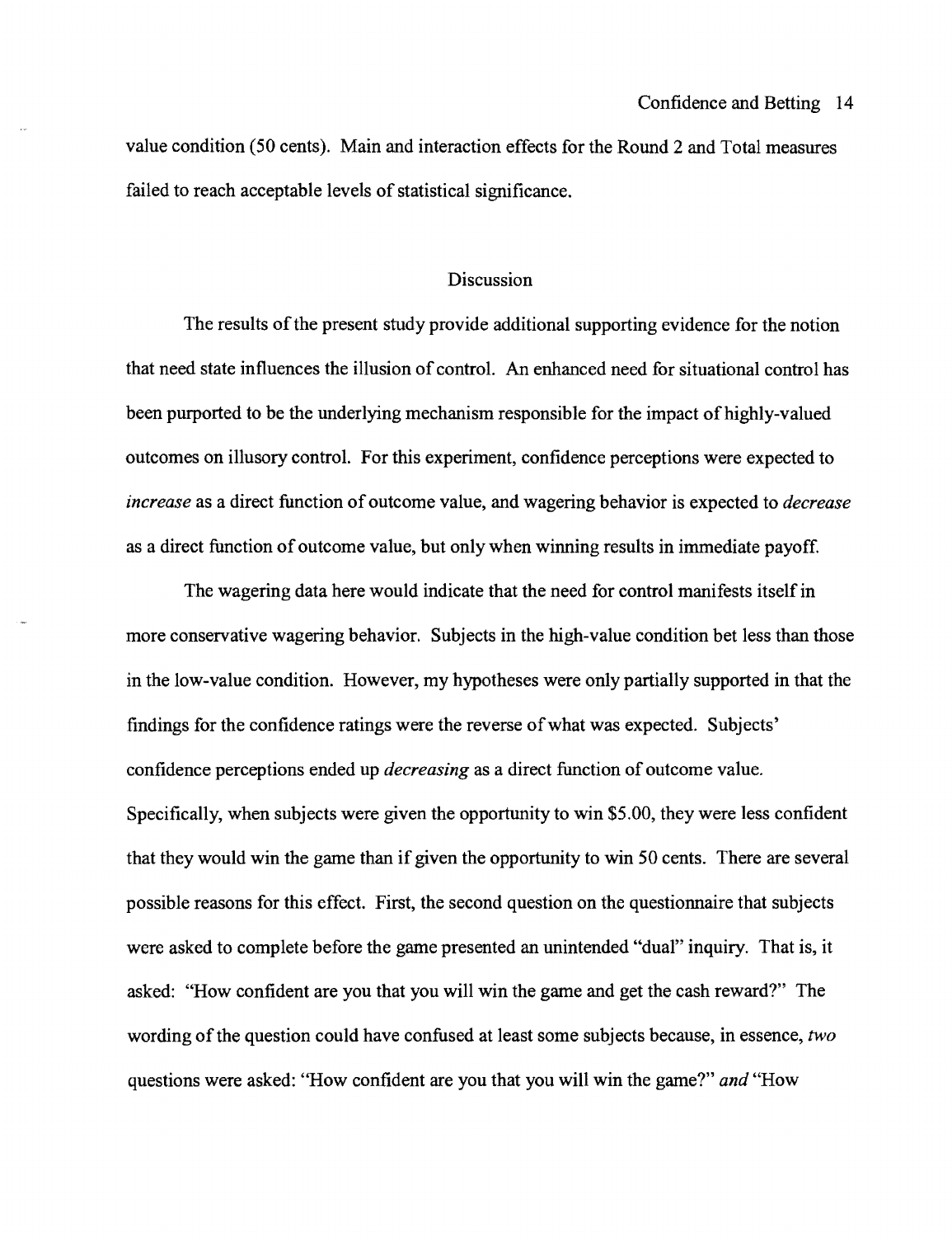confident are you that you will get the cash?" This leaves the measure open to discrepant interpretations by subjects. A second potential reason for the effect is that subjects, particularly in the \$5.00 condition, simply may not have believed that they would actually receive the money even if they did win the game. Of course, given this, ratings of confidence would be lower among those given the opportunity to win \$5.00.

Another interesting finding of this study was that the payoff timing (delay vs. immediate) manipUlation, proposed by Thompson and colleagues (2002) to be a determinant of illusory control, did not yield any significant findings on the measures studied here. Subjects in the immediate payoff condition were no more confident in winning the game, nor did they bet less, than those in the delay payoff condition. One possible explanation for this effect, or lack thereof, is that the payoff timing manipulation was just not strong enough to produce the predicted main effects.

This study could be improved in several ways. First, the second question on my questionnaire should be broken down into two separate questions (i.e., "How confident are you that you will win the game?" and "How confident are you that if you do win the game, you will receive the cash reward?"). This would prevent potential confusion as well as variable interpretations by subjects. Second, the timing manipulation should probably be strengthened in future studies in order to discover the variable's true impact on subjects' perceptions of confidence. Operationally, the delay between action and consequence could be made longer (i.e., subjects could be led to believe that they would have to wait for a week before they could pick up the cash incentive instead of a day). Finally, future authors could expand on previous research by asking subjects about skill (i.e., "How much skill do you feel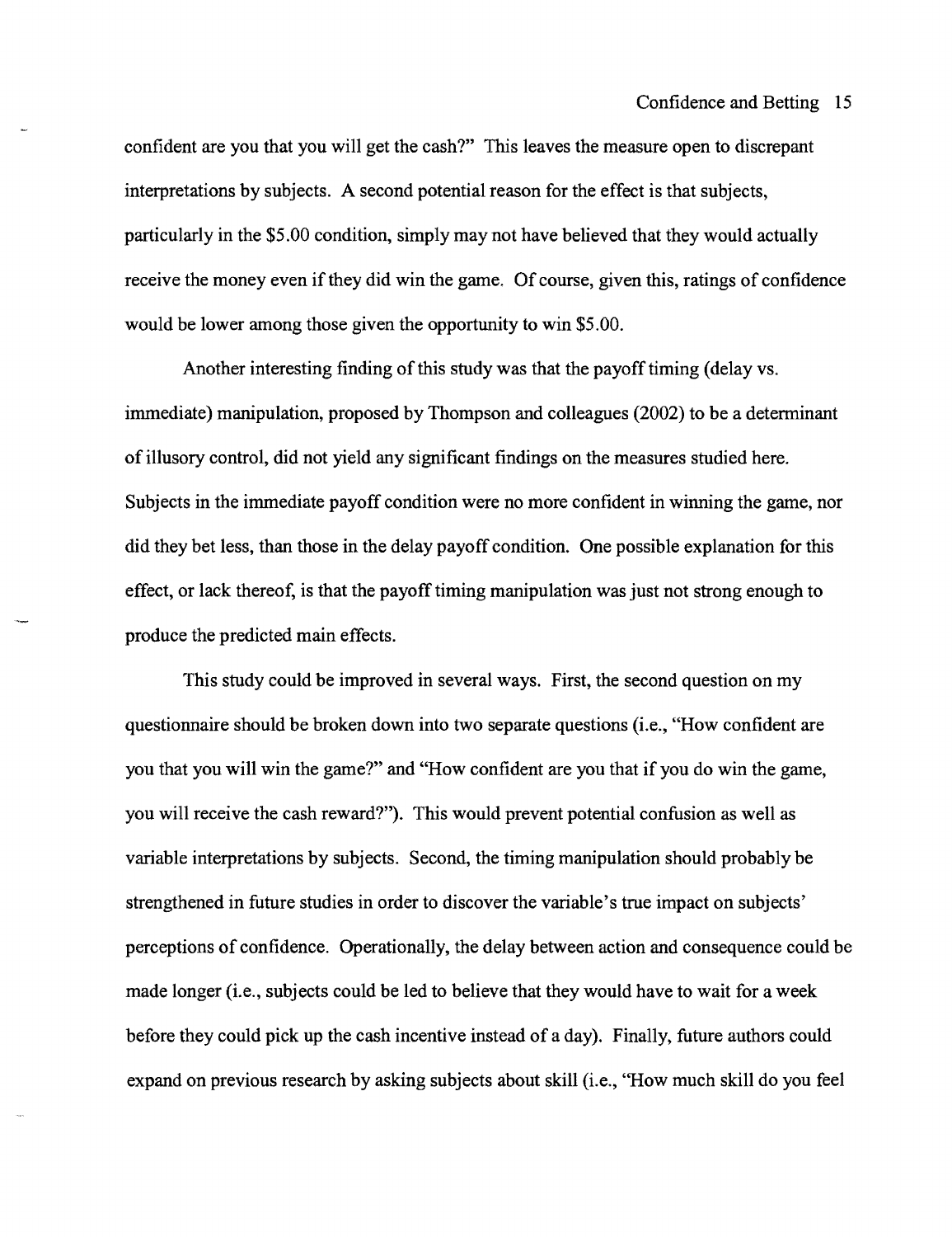is involved in playing the card game?"). Previous research has shown that high-need subjects not only report more confidence in winning a chance-based outcome, but that there is more skill involved in winning the game. Including such a measure would certainly expand the implications of this research. It is important to make these adjustments in hopes of providing more support for the previous research on the illusion of control.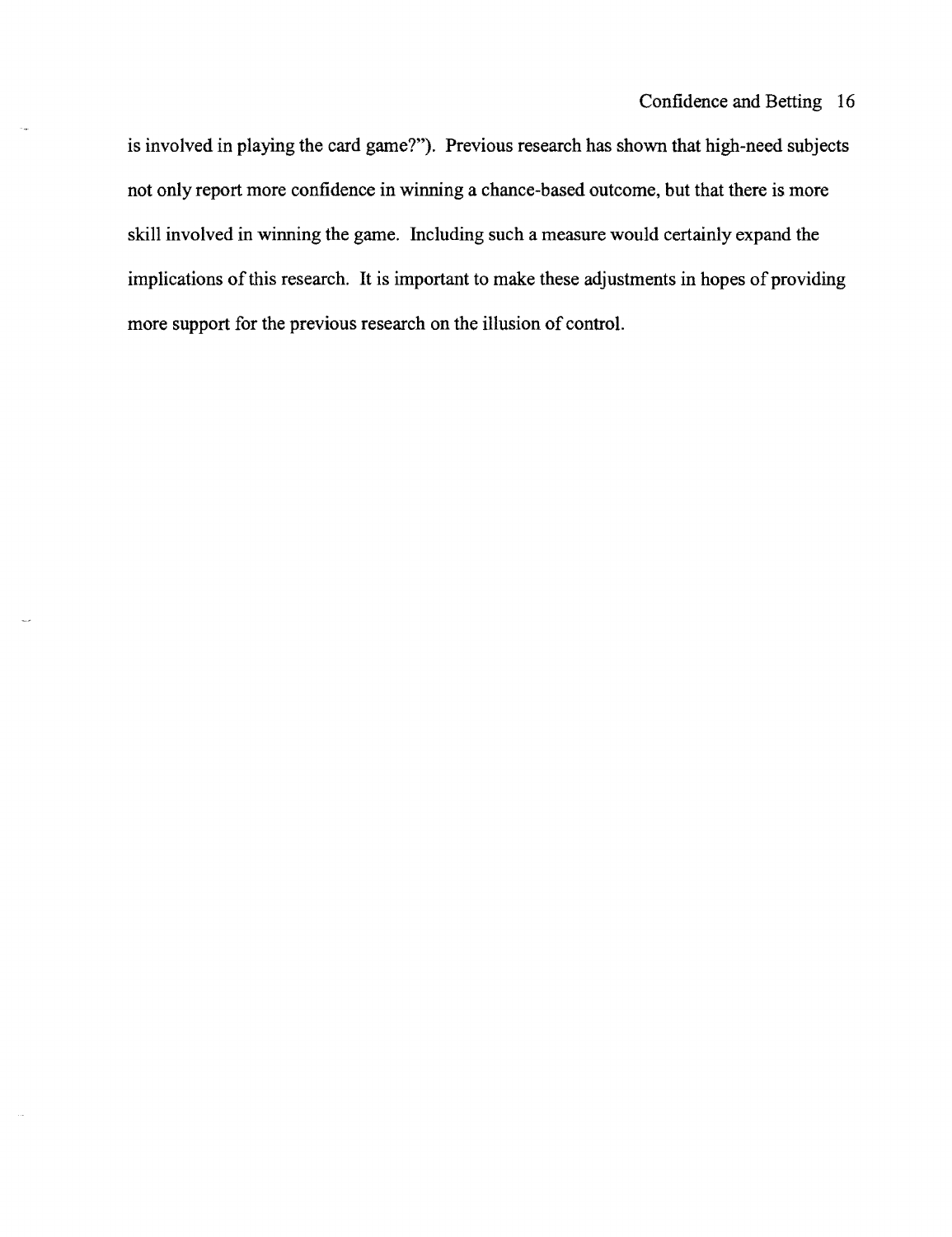#### References

- Biner, P.M., Angle, S.T., Park, I.H., Mellinger, A.E., & Barber, B.C. (1995). Need state and the illusion of control. *Personality and Social Psychology Bulletin, 21,* 899-907.
- Biner, P.M., Goforth, B.D., & VoId, B.S. (2004). *The need to avoid a randomlydetermined aversive outcome and illusory control.* Paper presented at the 16<sup>th</sup> Annual Convention of the American Psychological Society, Chicago.
- Biner, P.M., & Hua, D.M. (1995). Determinants of the magnitude of goal valence: The interactive effects of need, instrumentality, and the difficulty of goal attainment. *Basic and Applied Social Psychology,* 16, 53-74.
- Biner, P.M., Raines, J.A., & Czyszczon, I.A. (2004). *Winning confidence as a function of the failure to attain a randomly-determined high- vs. low-valence outcome.* Paper presented at the 76<sup>th</sup> Annual Meeting of the Midwestern Psychological Association, Chicago.
- Bouts, P., & Van Avermaet, E. (1992). Drawing familiar or unfamiliar cards: Stimulus familiarity, chance orientation, and the illusion of control. *Personality and Social Psychology Bulletin,* 18, 331-335.
- Burger,I.M. (1986). Desire for control and the illusion of control: The effects of familiarity and sequence of outcomes. *Journal of Research in Personality, 20,*  66-76.
- Dunn, D.S., & Wilson, T.D. (1990). When the stakes are high: A limit to the illusion-ofcontrol effect. *Social Cognition,* 8, 305-323.
- Dykstra, S.P., & Dollinger, SJ. (1990). Model competence, depression, and the illusion of control. *Bulletin of the Psychonomic Society,* 28, 235-238.
- Fiske, S.T., & Taylor, S.B. (1984). *Social Cognition.* Reading, MA: Addison-Wesley.
- Fleming, I.H., & Darley, I.M. (1990). The purposeful-action sequence and the illusion of control: The effects of foreknowledge and target involvement on observers' judgments of others' control over random events. *Personality and Social Psychology Bulletin,* 16, 346-357.
- Gilovich, T., & Douglas, C. (1986). Biased evaluations of randomly determined gambling outcomes. *Journal of Experimental Social Psychology,* 22, 228-241.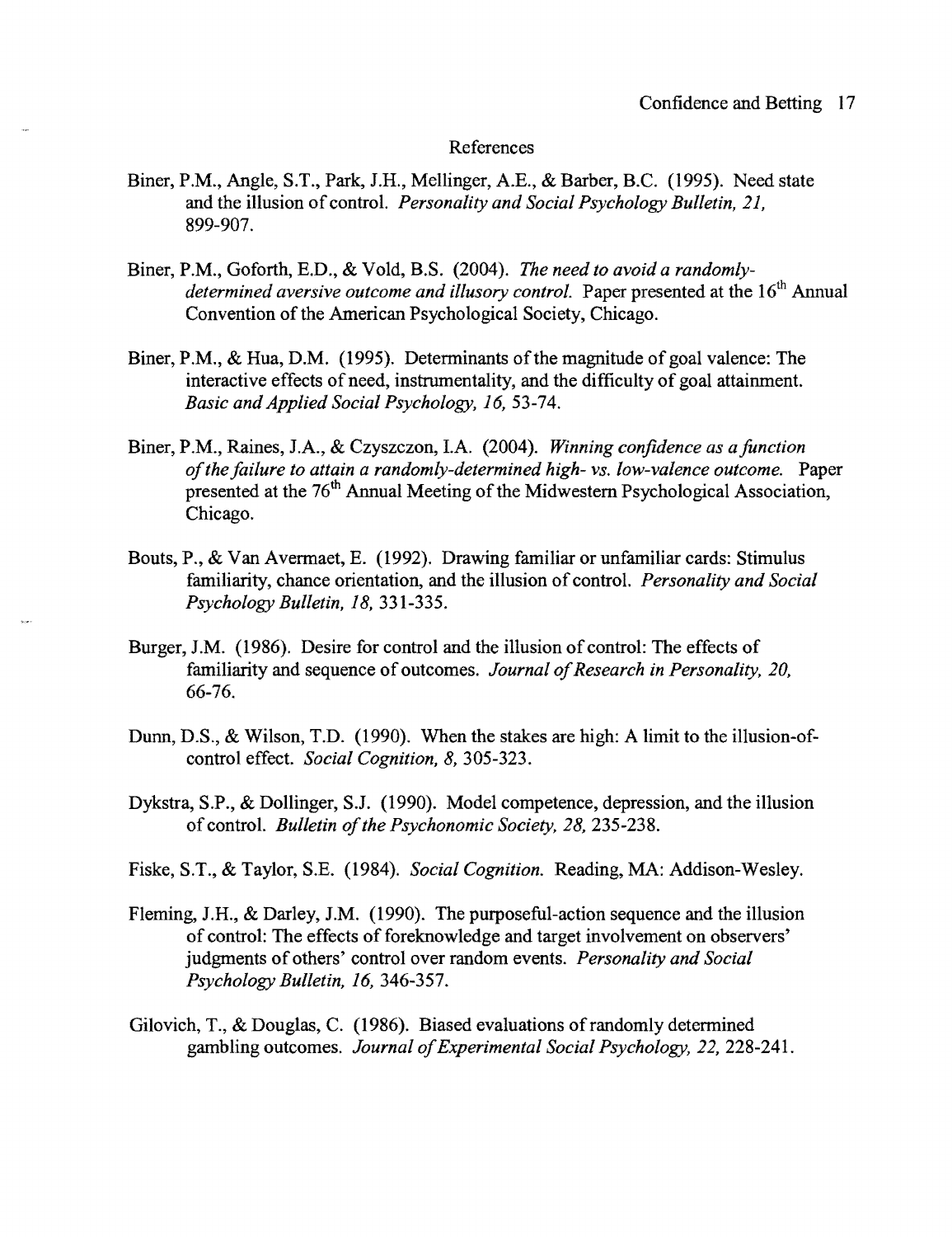- Griffiths, M.D. (1990). The cognitive psychology of gambling. *Journal of Gambling Behavior,* 6, 31-42.
- Langer, EJ. (1975). The illusion of control. *Journal of Personality and Social Psychology,* 32, 311-328.
- Langer, E.J., & Roth, J. (1975). Heads I win, tails it's chance: The illusion of control as a function of the sequence of outcomes in a purely chance task. *Journal of Personality and Social Psychology,* 32, 951-955.
- Nisbett, R.E., & Ross, L. (1980). *Human inference: Strategies and shortcomings of social judgment.* Englewood Cliffs, NJ: Prentice-Hall.
- Taylor, S.B., & Brown, J.D. (1988). Illusion and well-being: A social psychological perspective on mental health. *Psychological Bulletin, 103,* 193-210.
- Thompson, S.C., Armstrong, W., & Thomas, C. (1998). Illusions of control, underestimations, and accuracy: A control heuristic explanation. *Psychological Bulletin,* 123, 143-161.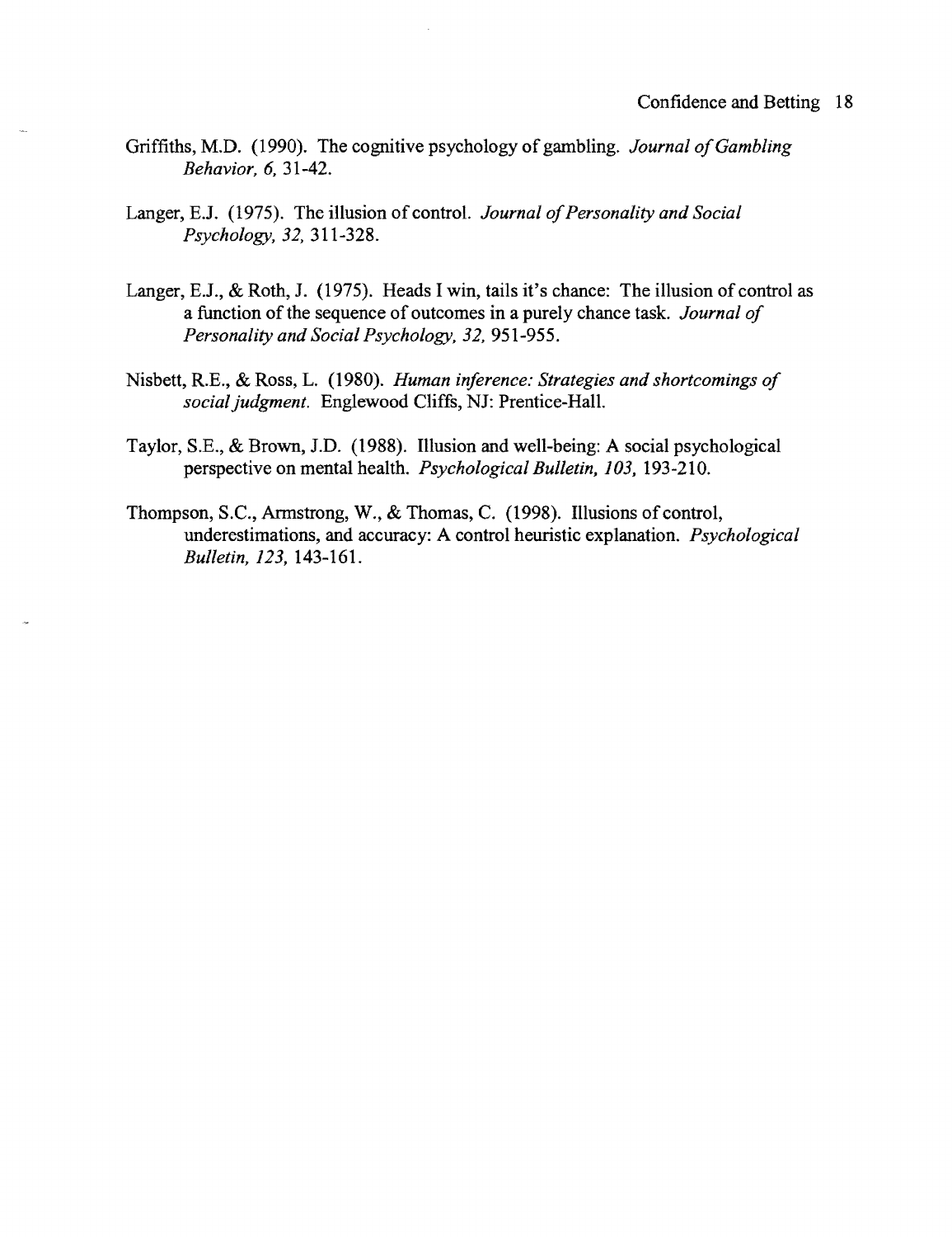# **Table 1**

 $\hat{t}$ 

*Mean Ratings of Outcome Attractiveness, Winning Confidence, and Wagering Behavior (Number of Chips Bet in Round 1, Round 2, and Total) by Condition* 

| Condition |                                           |                      |                                         |                              |                |                |                |  |
|-----------|-------------------------------------------|----------------------|-----------------------------------------|------------------------------|----------------|----------------|----------------|--|
|           |                                           | N                    | <b>Outcome</b><br><b>Attractiveness</b> | <b>Winning</b><br>Confidence | Round 1        | Round 2        | <b>Total</b>   |  |
| Immediate |                                           | 19<br>19<br>21<br>17 |                                         |                              |                |                |                |  |
|           | Low Outcome Value<br>$(50 \text{ cents})$ |                      | 3.42<br>(2.22)                          | 4.89<br>(1.85)               | 2.47<br>(1.61) | 2.05<br>(1.39) | 4.53<br>(2.65) |  |
|           | <b>High Outcome Value</b><br>(\$5.00)     |                      | 6.42<br>(1.92)                          | 3.89<br>(1.66)               | 1.84<br>(0.69) | 2.11<br>(0.99) | 3.95<br>(1.51) |  |
| Delay     |                                           |                      |                                         |                              |                |                |                |  |
|           | Low Outcome Value<br>$(50 \text{ cents})$ |                      | 3.71<br>(1.98)                          | 4.14<br>(1.93)               | 2.38<br>(1.16) | 2.29<br>(1.01) | 4.67<br>(1.85) |  |
|           | High Outcome Value<br>(\$5.00)            |                      | 5.76<br>(2.36)                          | 4.06<br>(1.52)               | 2.06<br>(1.39) | 2.29<br>(1.53) | 4.35<br>(2.52) |  |

Note: Mean values are based on 1-9 point scales where higher values indicate greater perceived outcome attractiveness and winning confidence. Round 1 and Round 2 means are based on the number of chips subjects wagered out of a possible five chips. Standard deviations for each variable are in parenthesis.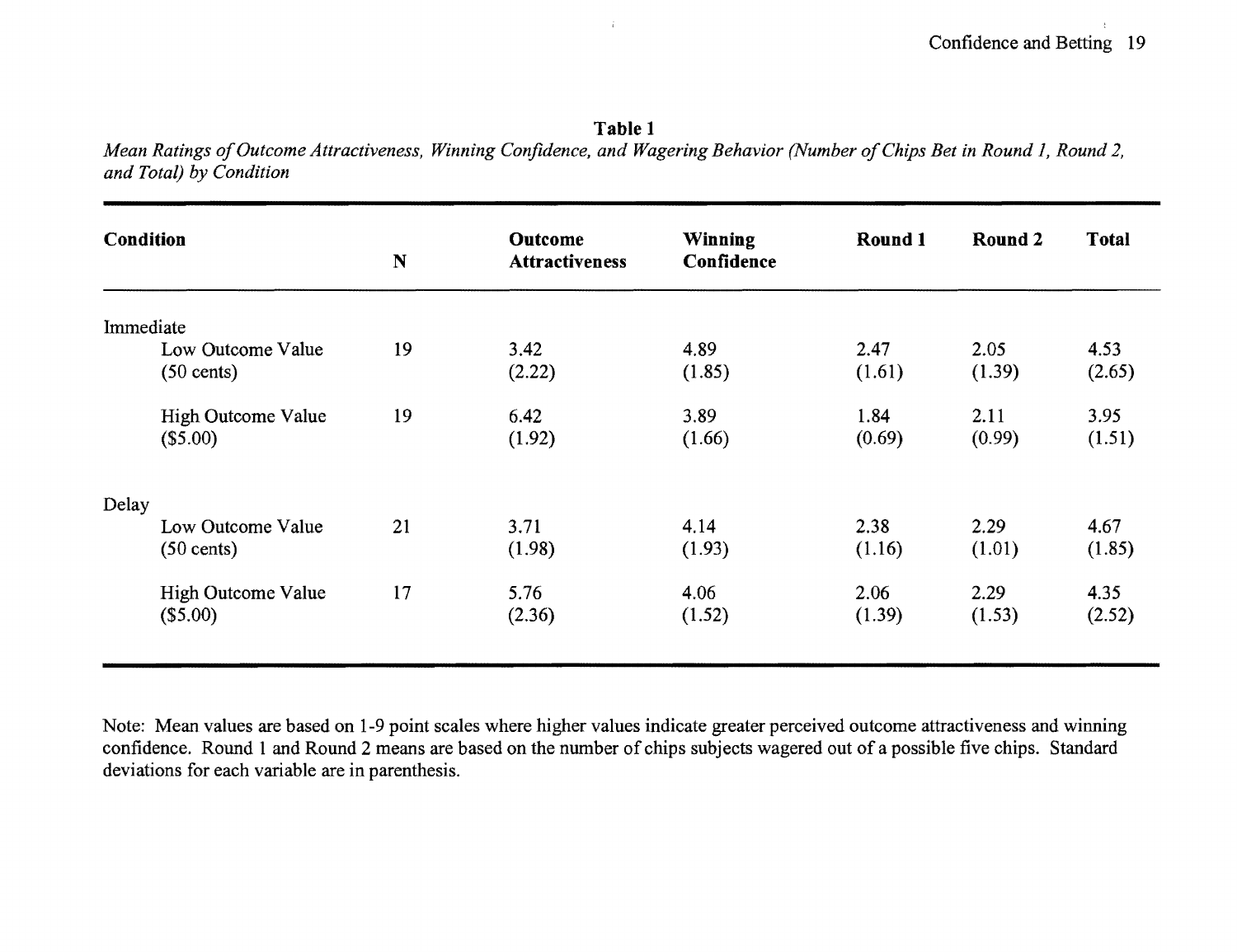### Appendix A

#### **Informed Consent Statement**

During the procedure of this experiment, you will be playing a wagering-based card game. If you succeed, you will receive a cash prize. In addition, you will also be asked to answer a couple of questions about your current perceptions. For your participation in this study, you will receive one hour of experimental credit to be applied to your Psychology 100 course requirements.

Please be aware that your name will not be associated in any way with your responses and all data collected will be kept strictly confidential. Also, you should be aware that you are free to withdraw from the study at any time without prejudice. While there should be no ill effects from participating in this study, several benefits can be expected. First and foremost among these is that you will learn first-hand what psychological research entails. Second, you may gain some interesting insights into your own personal behavior. Please feel free to ask questions of the experimenter now or at any time during the procedure.

For information regarding subject participation, the following persons may be contacted: Ms. Sandra Smith, Coordinator of Research Compliance, Office of Academic Research and Sponsored Programs, BSU, Muncie, IN 47306, (765) 285-1600, or Dr. Bryan Byers, Chairperson of the Institutional Review Board, Department of Criminal Justice and Criminology, BSU, Muncie, IN 47306, (765) 285-1530.

#### **\*\*\*\*\*\*\*\*\*\*\*\*\*\*\*\*\*\*\*\*\*\*\*\*\*\*\*\***

I, sagree to participate in the present study. I have read this description of the study and give my consent to participate. I understand that I will receive a copy of this consent form to keep.

Participant's Signature Date

Investigators:

Dr. Paul M. Biner, Primary Investigator Emily Lampert and Danielle Rain, Research Coordinators Department of Psychological Science - NQ 104 Ball State University Muncie, IN 47306 (765) 285-1703

### **ONCE YOU HAVE READ AND SIGNED THIS STATEMENT PLEASE CONTINUE TO THE NEXT PAGE**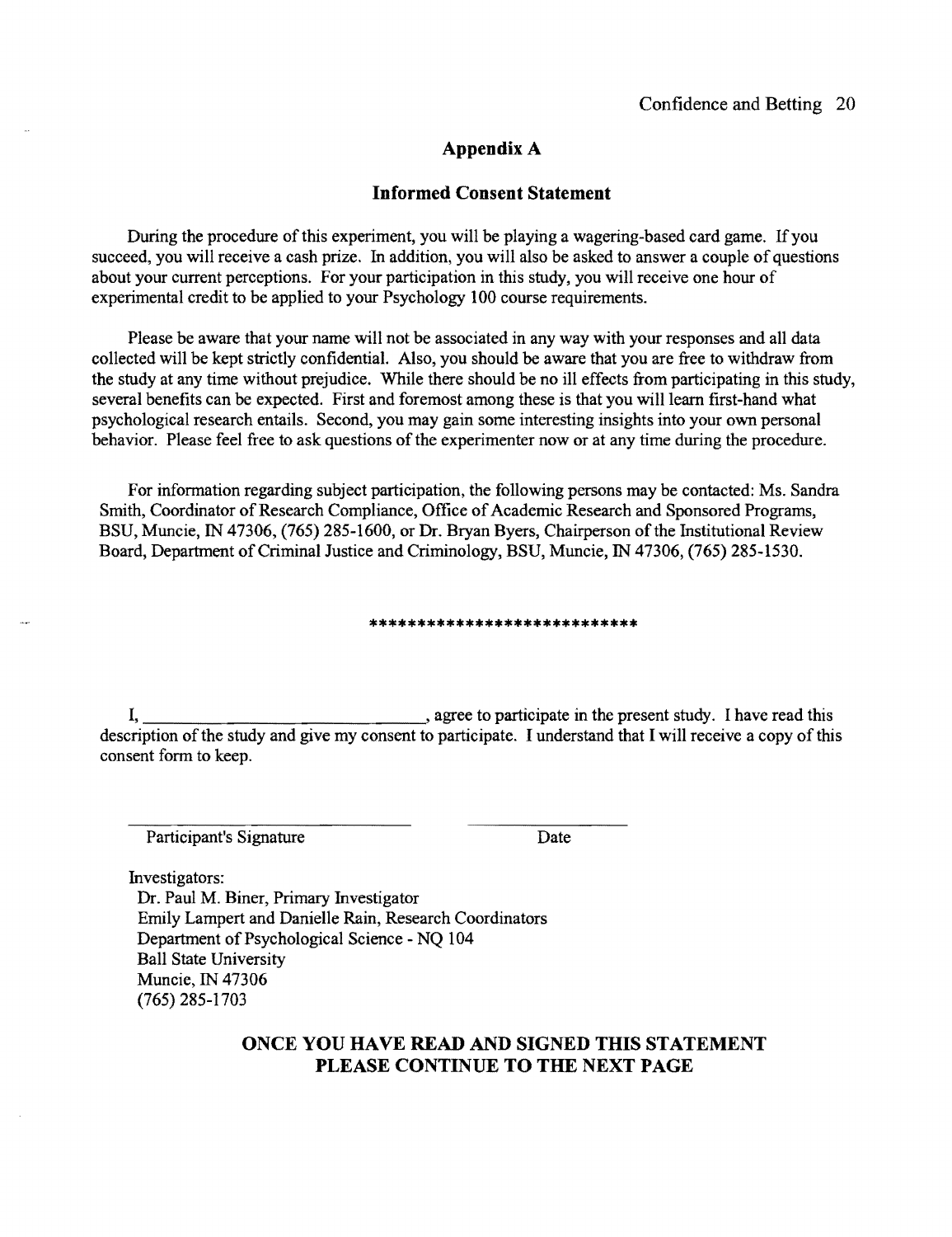In this study, you will be playing a wagering-based card game against the experimenter. The game will consist of playing *two* rounds of a "high-card wins" game similar to the card game of "War."

Specifically, when the experimenter returns, she will open a deck of standard playing cards, let you inspect them for as long as you would like, and then shuffle them thoroughly. You will then "cut" the cards and the first round will begin.

In *each* of the two rounds, you will be given a stack of *five* chips to bet with. You may wager none, some, or all of the five chips in a round. Specifically, you will place your bet, and then the experimenter will deal a card to you, and then to herself. If you receive the "high" card (with aces being high), you will win the amount you wagered. However, should you receive the "low" card, you will lose the amount wagered. In the case of a tie in any given round (where you and the experimenter are dealt cards of the same value), your wagered amount will simply be returned to you.

Importantly, this game will be a little different than traditional card games of this type in that neither you nor the experimenter will be able to look at the dealt cards until the two rounds of betting and dealing have been completed. Thus, all cards will remain face-down until the two rounds are completed. At this point, the cards will be turned over and the wagered amounts for each round will be awarded or subtracted.

#### \*IMPORTANT\*

If, *across the two rounds,* the total number of chips you have left *exceeds* 1 0 (the number of chips you started with [5 chips x 2 rounds]), you will win \$5.00. However, if the total number of chips you have left is equal to or less than 10, you will receive *nothing.* 

Also, you should be aware that university regulations now allow us to disburse money directly to research participants. Therefore, *should you win,* you will receive the monetary prize immediately. It is enclosed in the envelope on the table. Please inspect the contents of the envelope now, but please do not remove the money.

To ensure that you understand this procedure completely, please take a moment to re-read the above procedure description.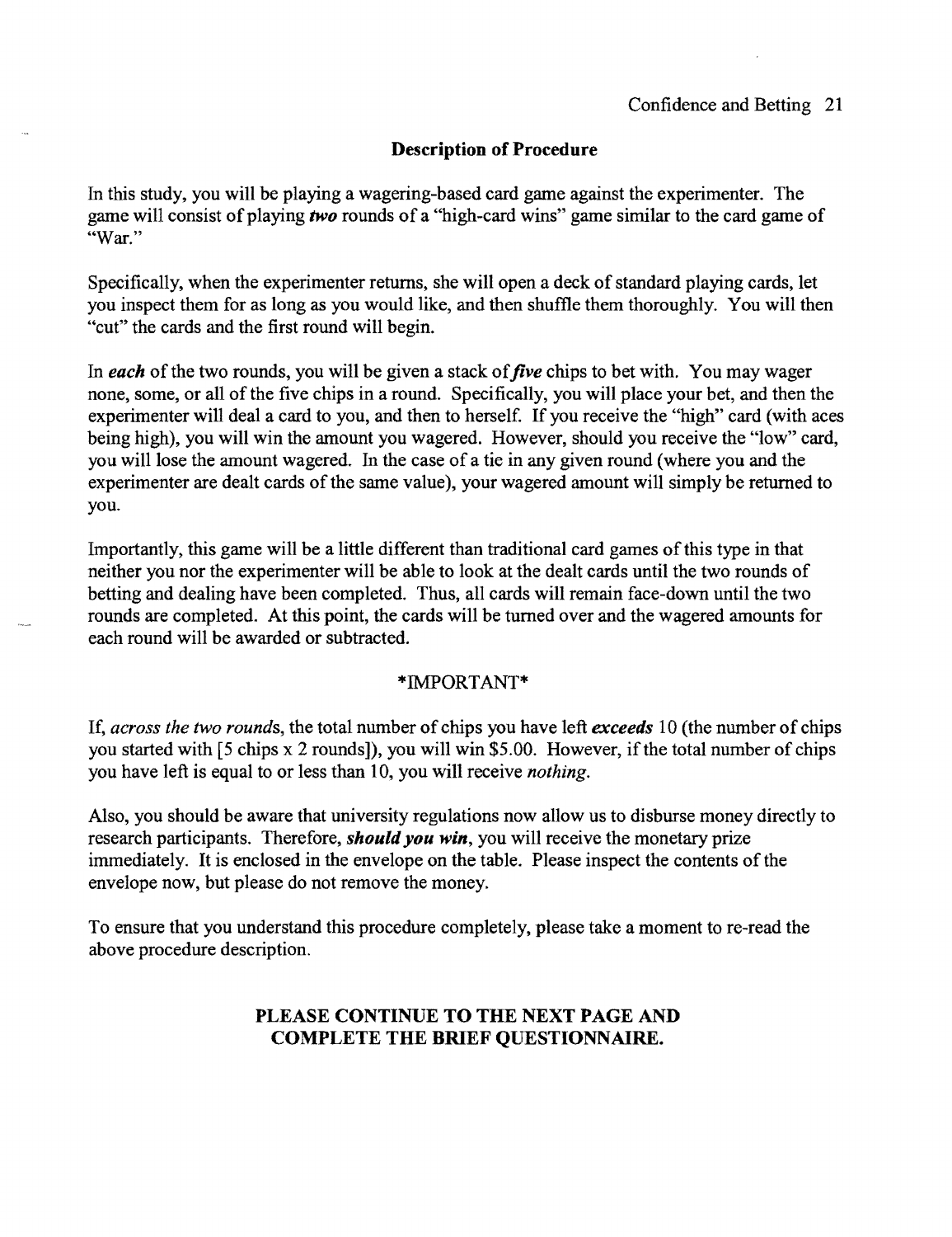In this study, you will be playing a wagering-based card game against the experimenter. The game will consist of playing *two* rounds of a "high-card wins" game similar to the card game of "War."

Specifically, when the experimenter returns, she will open a deck of standard playing cards, let you inspect them for as long as you would like, and then shuffle them thoroughly. You will then "cut" the cards and the first round will begin.

In each of the two rounds, you will be given a stack of *five* chips to bet with. You may wager none, some, or all of the five chips in a round. Specifically, you will place your bet, and then the experimenter will deal a card to you, and then to herself. If you receive the "high" card (with aces being high), you will win the amount you wagered. However, should you receive the "low" card, you will lose the amount wagered. In the case of a tie in any given round (where you and the experimenter are dealt cards of the same value), your wagered amount will simply be returned to you.

Importantly, this game will be a little different than traditional card games of this type in that neither you nor the experimenter will be able to look at the dealt cards until the two rounds of betting and dealing have been completed. Thus, all cards will remain face-down until the two rounds are completed. At this point, the cards will be turned over and the wagered amounts for each round will be awarded or subtracted.

### \*IMPORTANT\*

If, *across the two rounds,* the total number of chips you have left *exceeds* 10 (the number of chips you started with (5 chips x 2 rounds]), you will win 50 cents. However, if the total number of chips you have left is equal to or less than 10, you will receive *nothing.* 

Also, you should be aware that university regulations now allow us to disburse money directly to research participants. Therefore, *should you win,* you will receive the monetary prize immediately. It is enclosed in the envelope on the table. Please inspect the contents of the envelope now, but please do not remove the money.

To ensure that you understand this procedure completely, please take a moment to re-read the above procedure description.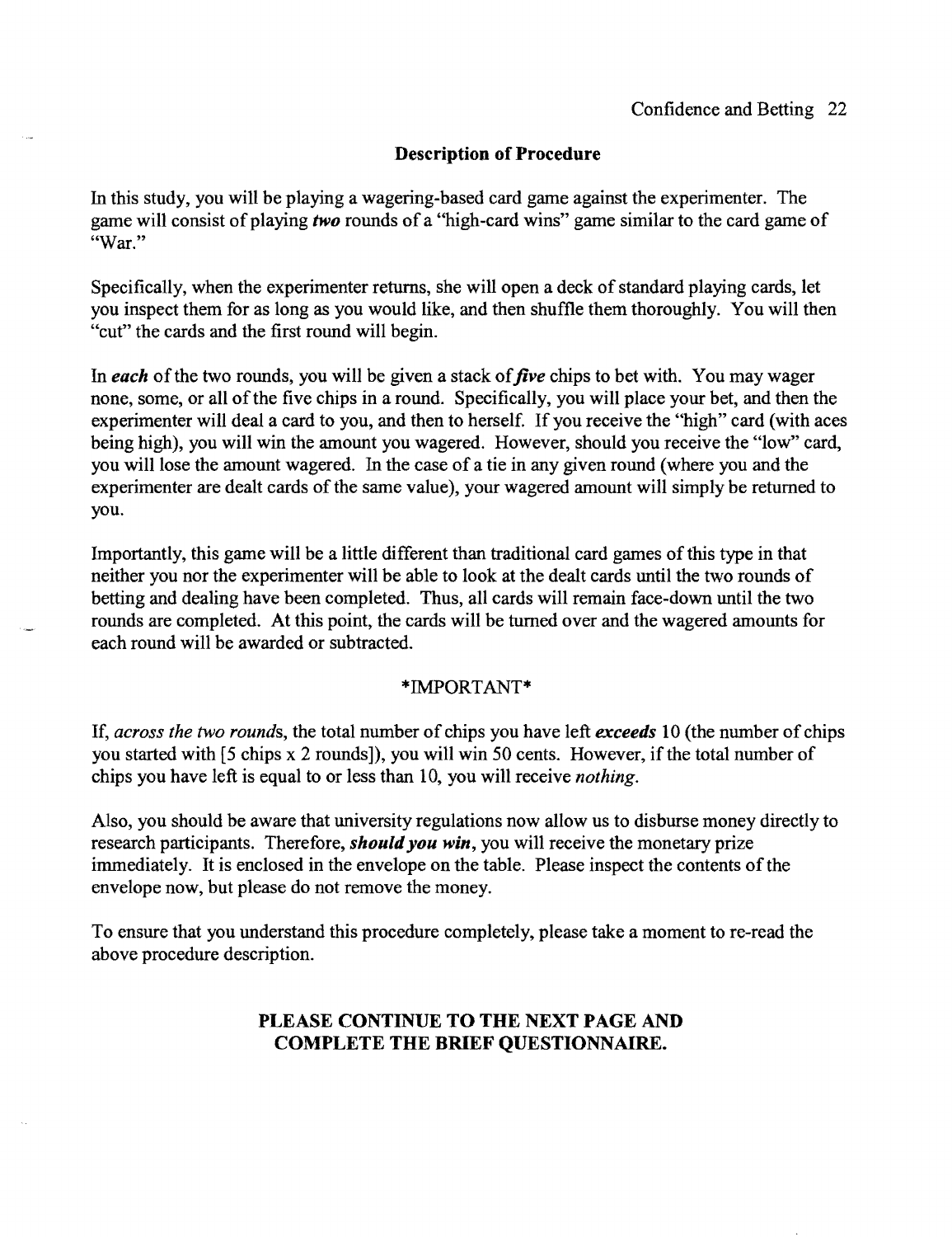In this study, you will be playing a wagering-based card game against the experimenter. The game will consist of playing *two* rounds of a "high-card wins" game similar to the card game of "War."

Specifically, when the experimenter returns, she will open a deck of standard playing cards, let you inspect them for as long as you would like, and then shuffle them thoroughly. You will then "cut" the cards and the first round will begin.

In *each* of the two rounds, you will be given a stack of *jive* chips to bet with. You may wager none, some, or all of the five chips in a round. Specifically, you will place your bet, and then the experimenter will deal a card to you, and then to herself. If you receive the "high" card (with aces being high), you will win the amount you wagered. However, should you receive the "low" card, you will lose the amount wagered. In the case of a tie in any given round (where you and the experimenter are dealt cards of the same value), your wagered amount will simply be returned to you.

Importantly, this game will be a little different than traditional card games of this type in that neither you nor the experimenter will be able to look at the dealt cards until the two rounds of betting and dealing have been completed. Thus, all cards will remain face-down until the two rounds are completed. At this point, the cards will be turned over and the wagered amounts for each round will be awarded or subtracted.

### \* IMPORT ANT\*

If, *across the two rounds,* the total number of chips you have left *exceeds* 10 (the number of chips you started with [5 chips x 2 rounds]), you will win \$5.00. However, if the total number of chips you have left is equal to or less than 10, you will receive *nothing.* 

Also, you should be aware that university regulations prevent us from disbursing money directly to research participants. Therefore, *should you win,* you must wait until tomorrow to receive the monetary prize (we will tell you where and when you can pick it up once the procedure is completed).

To ensure that you understand this procedure completely, please take a moment to re-read the above procedure description.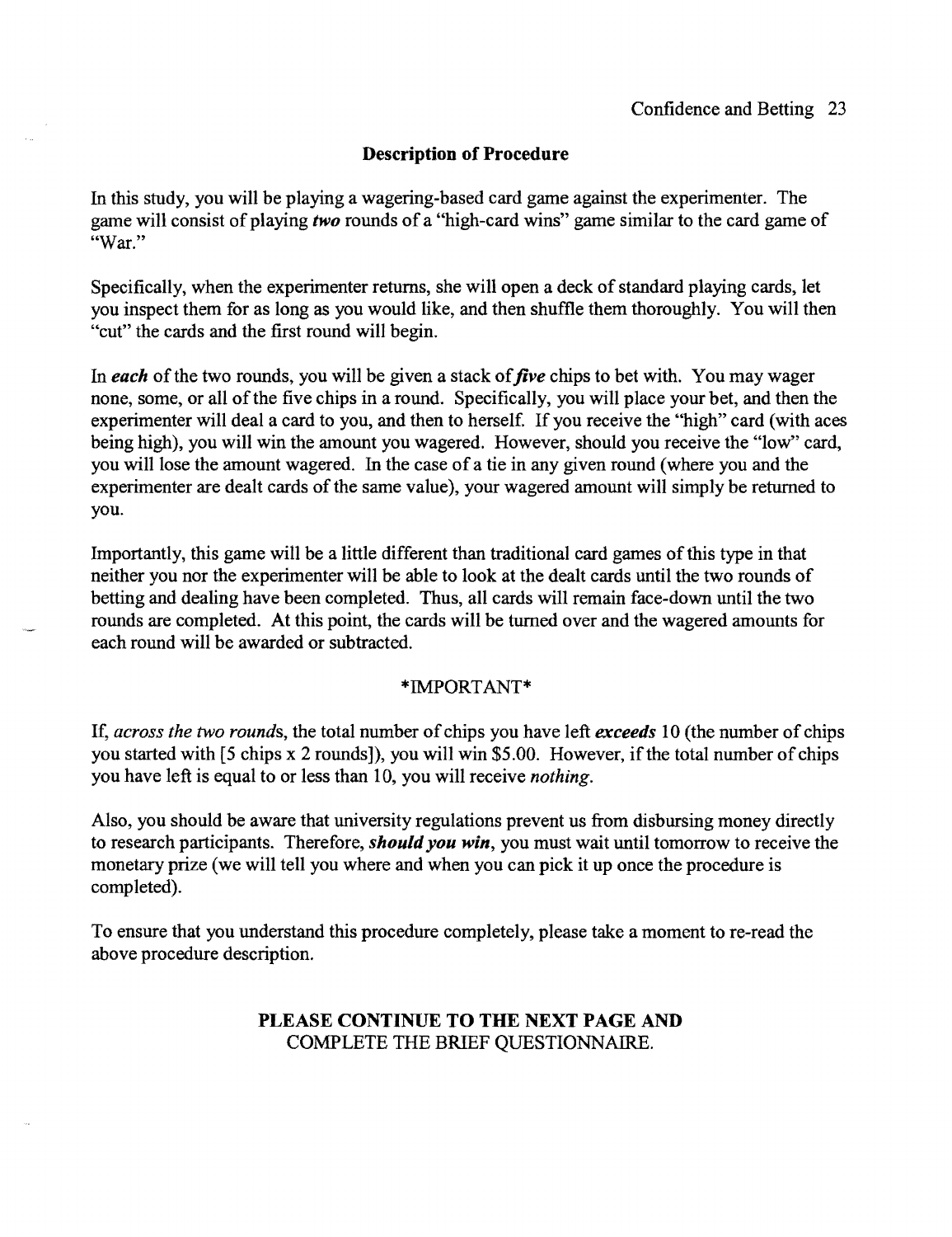In this study, you will be playing a wagering-based card game against the experimenter. The game will consist of playing *two* rounds of a "high-card wins" game similar to the card game of "War."

Specifically, when the experimenter returns, she will open a deck of standard playing cards, let you inspect them for as long as you would like, and then shuffle them thoroughly. You will then "cut" the cards and the first round will begin.

In *each* of the two rounds, you will be given a stack of *jive* chips to bet with. You may wager none, some, or all of the five chips in a round. Specifically, you will place your bet, and then the experimenter will deal a card to you, and then to herself. If you receive the "high" card (with aces being high), you will win the amount you wagered. However, should you receive the "low" card, you will lose the amount wagered. In the case of a tie in any given round (where you and the experimenter are dealt cards of the same value), your wagered amount will simply be returned to you.

Importantly, this game will be a little different than traditional card games ofthis type in that neither you nor the experimenter will be able to look at the dealt cards until the two rounds of betting and dealing have been completed. Thus, all cards will remain face-down until the two rounds are completed. At this point, the cards will be turned over and the wagered amounts for each round will be awarded or subtracted.

### \*IMPORT ANT \*

If, *across the two rounds,* the total number of chips you have left *exceeds* 10 (the number of chips you started with [5 chips x 2 rounds]), you will win 50 cents. However, if the total number of chips you have left is equal to or less than 10, you will receive *nothing.* 

Also, you should be aware that university regulations prevent us from disbursing money directly to research participants. Therefore, *should you win,* you must wait until tomorrow to receive the monetary prize (we will tell you where and when you can pick it up once the procedure is completed).

To ensure that you understand this procedure completely, please take a moment to re-read the above procedure description.